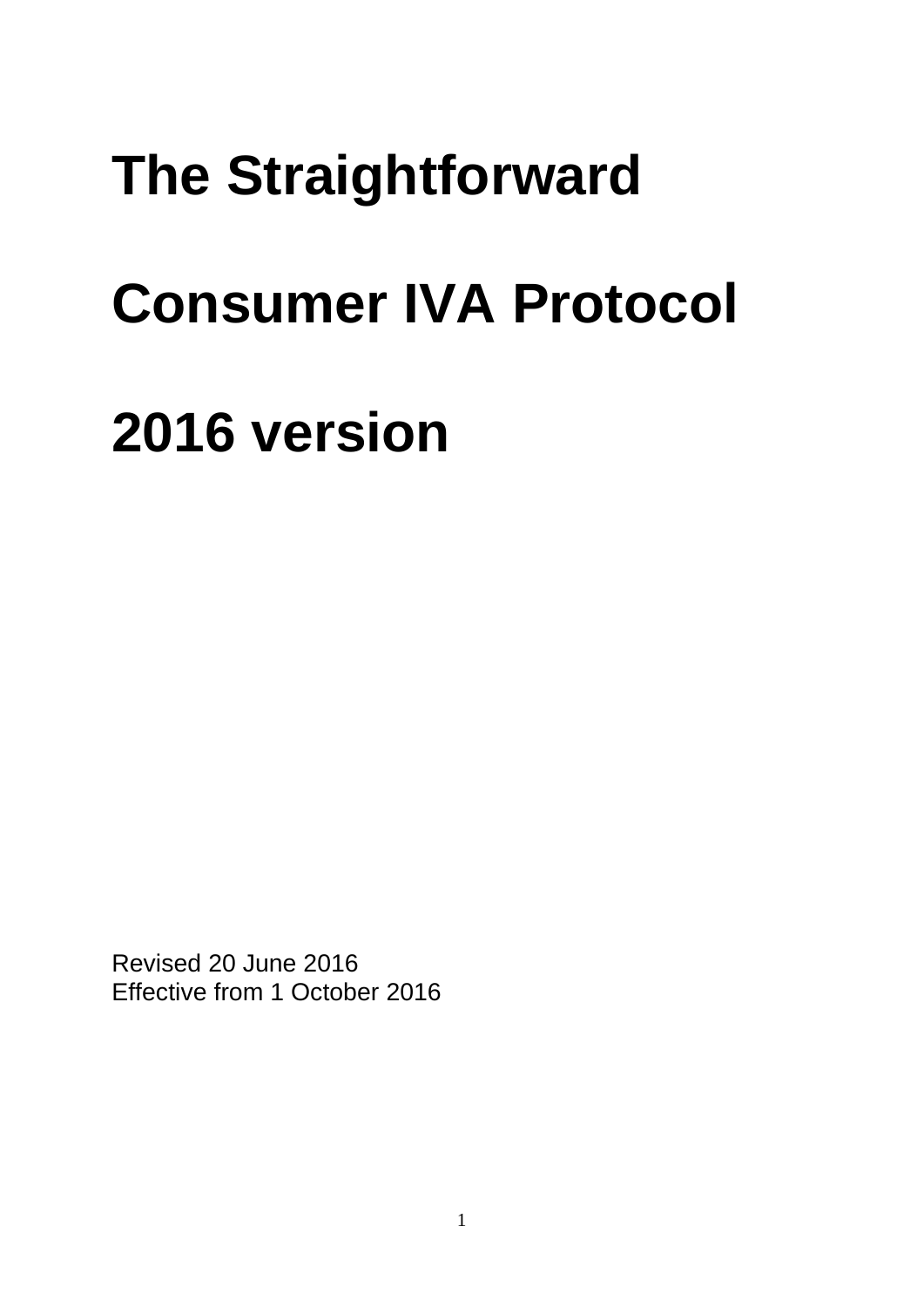## **IVA PROTOCOL**

Straightforward consumer individual voluntary arrangement hereinafter referred to as a Protocol Compliant Individual Voluntary Arrangement (PCIVA).

#### **Purpose of the protocol**

1.1 The purpose of the protocol is to facilitate the efficient handling of straightforward consumer individual voluntary arrangements (IVAs) (as described below). The protocol recognises that the IVA supports a valid public policy objective by providing debt relief for individuals in financial distress. It also recognises that at the centre of this process there is a person, who needs to understand the process and the associated paperwork and the impact that the IVA will have on their lives.

#### **Scope of the protocol**

- 2.1 The protocol is a voluntary agreement, which provides a standard framework for dealing with straightforward consumer IVAs and applies to both IVA providers and creditors. By accepting the content of the protocol, IVA providers and creditors agree to follow the processes and agreed documentation that forms part of the protocol. IVA providers indicate their acceptance of the content of the protocol by drawing up a proposal based on the standard documentation, and which states that it follows the protocol. Creditors are expected to abide by the terms of the protocol in relation to proposals drawn up on that basis.
- 2.2 While IVAs are a product of insolvency legislation those IPs who are subject to FCA authorisation whether through their firm or as an employee of an FCA authorised firm must comply with the FCA's Consumer Credit Sourcebook (CONC). They may adopt processes and procedures that comply with CONC so long as to do so would be consistent with insolvency legislation.
- 2.3 Creditors who are members of the British Bankers' Association have indicated their support for the protocol process in a letter attached at Annex 1. A list of BBA members can be found at [www.bba.org.uk](http://www.bba.org.uk/).
- 2.4 It is accepted that an IVA is a regulated process under statute, which requires certain work to be undertaken, which may have a cost unconnected with the size of the IVA.
- 2.5 The protocol does not override the regulatory framework relevant to each party (Annex 2).
- 2.6 For the avoidance of doubt, IVA provider means both insolvency practitioners and IVA provider firms employing insolvency practitioners. References to creditor in this protocol refer to both creditors and the agents who vote on their behalf and act in accordance with their instructions in relation to an IVA. Consumer means a person in debt or the debtor.
- 2.7 The efficient operation of the protocol will be monitored and reviewed by a standing committee. The standing committee is a representative group, its membership reflecting the participants in the IVA process (consumer, creditor, IP, regulatory bodies and government). The terms of reference of the standing committee and details of its current membership are attached at (Annex 3). The committee's role will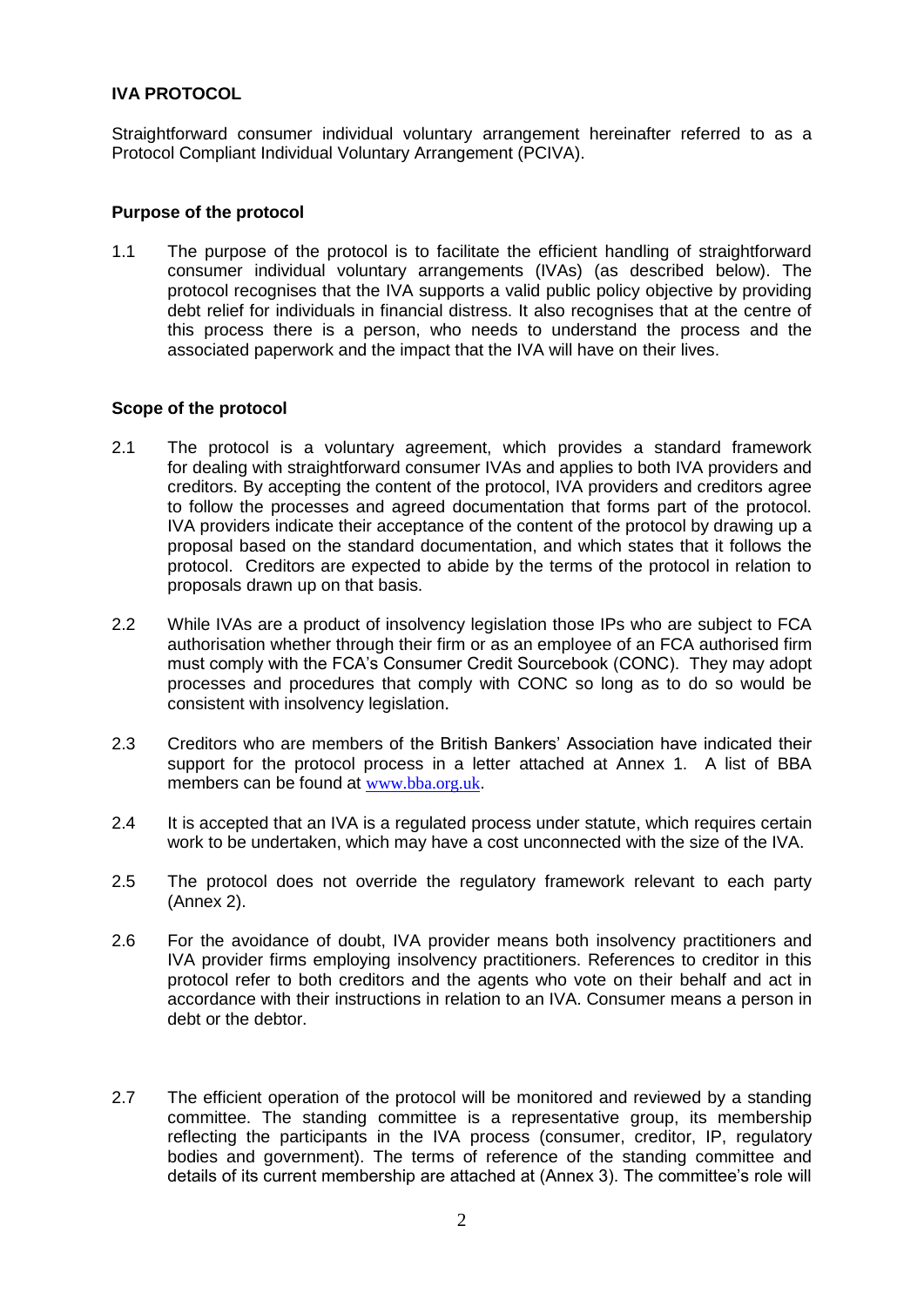include communication and consultation, where necessary, on future developments on the IVA protocol.

- 2.8 The FCA describe vulnerability as follows. "A vulnerable consumer is someone who, due to their personal circumstances, is especially susceptible to detriment, particularly when a firm is not acting with appropriate levels of care." A firm should have clear and effective polices to identify consumers in vulnerable circumstances and deal with such consumers appropriately. Financial difficulties can be a potential type of vulnerability but IVA providers and creditors also need to consider a wide range of potential vulnerabilities in order to support consumers in in vulnerable circumstances. Further information can be found at: http://www.fca.org.uk/yourfca/documents/occasional-papers/occasional-paper-8.
- 2.9 If the consumer is struggling with the standard processes, the IVA provider should make appropriate arrangements for the consumer to interact with the IVA in a way that is appropriate to the consumer's needs. The IVA provider could alsoconsider engaging family members, health professionals and charities who have no financial interest to support vulnerable consumers (not just those who are financially vulnerable).
- 2.10 Explicit consent needs to be obtained from the consumer to disclose and record vulnerabilities such as terminal illness, mental health issues, age etc. Full transparency is recommended as creditors should take these vulnerabilities into account when considering an IVA proposal.

#### **The straightforward consumer IVA**

- 3.1 Not all cases can be classified as a straightforward consumer IVA. A person suitable for a straightforward consumer IVA is likely to be:
	- In receipt of a regular sustainable income for example, but not limited to, from employment or from a regular pension.
	- Have 3 or more lines of credit from 2 or more creditors.
- 3.2 Age is not a consideration, nor is the debt level, though both factors will impact on the overall viability of the IVA. IVA providers should consider the suitability of an IVA with caution for an individual whose income is mainly made up of benefits.
- 3.3 The protocol is suitable for both home owners and non-home owners. There should be no circumstances where the individual would be forced to sell their property instead of releasing equity. The only exceptions would be where this was proactively proposed by the individual.
- 3.4 For individuals whose circumstances do not meet the above criteria, an IVA may still be the most appropriate means of dealing with their financial problems but their case is unlikely to be suitable for the full application of the protocol procedures. The following are indicators that a person's circumstances are unsuitable for the application of the protocol.
	- Disputed debts there should be no known material disputes in relation to the debt.
	- Investment properties those with investment properties would not be suitable for a straightforward consumer IVA.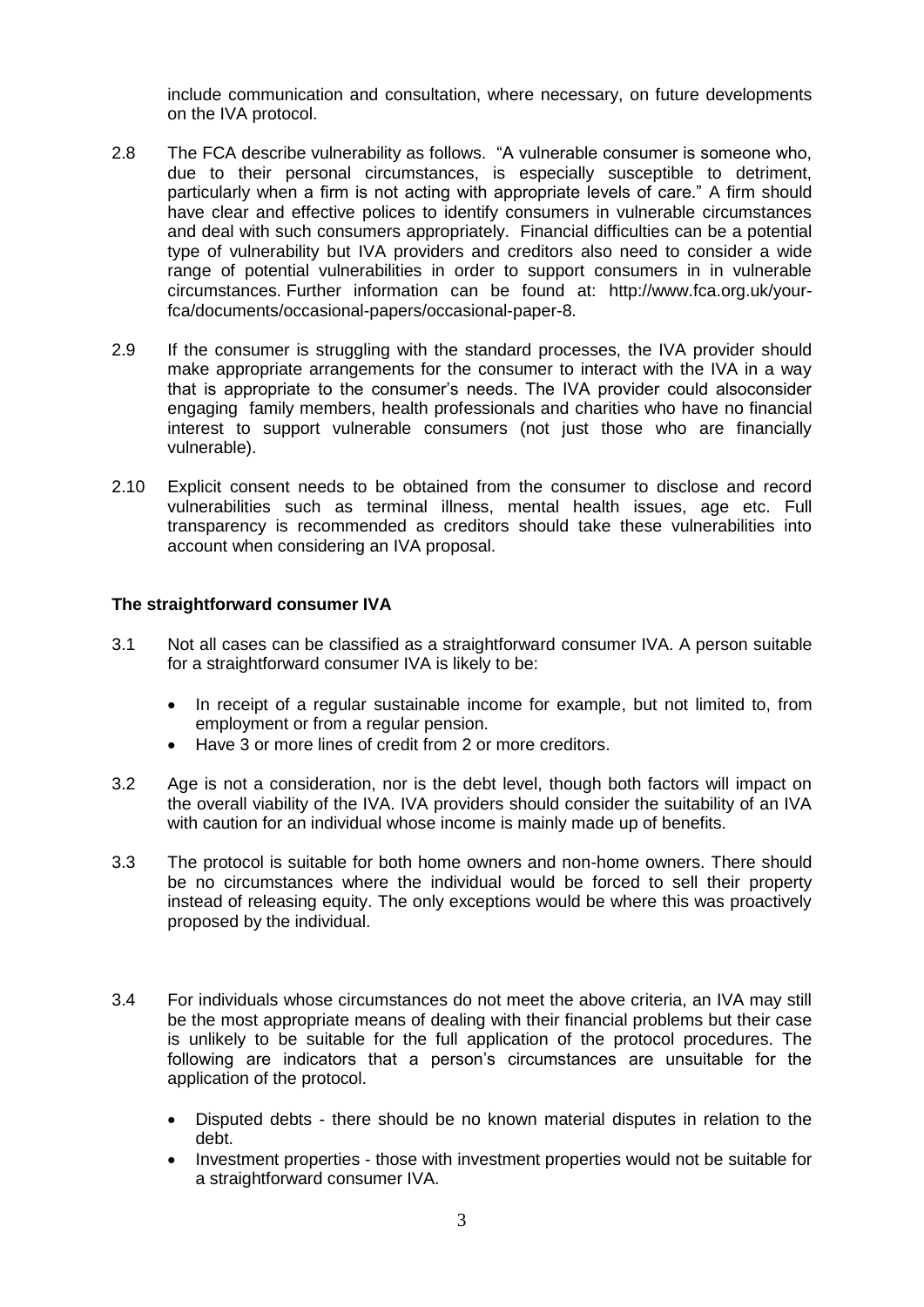- Possibility of full and final settlement where a full and final settlement is possible in the first year.
- 3.5 A reasonably steady income stream is necessary in order to be suitable for the application of the protocol. There is nothing to prevent this protocol being applied to individuals who are self-employed, when that self-employment produces regular income. Where income is uneven/unpredictable, (e.g. people with more than 20% of their income coming from bonuses or commission), this should be highlighted in the proposal and the accompanying summary sheet.
- 3.6 The protocol does not require that the consumer has to follow the protocol process, even though his or her situation may fit within the definition of a straightforward consumer IVA. Where this occurs, but elements of the protocol are still used, this should be highlighted in the proposal and the accompanying summary sheet.
- 3.7 Consumers should be provided with a copy of the IVA protocol. This can be either through provision of a physical copy or providing an electronic link.

### **Transparency and co-operation**

#### **Transparency**

4.1 All parties should act openly and disclose all relevant matters.

The proposal should disclose any previous attempts to deal with the consumer's financial problems (e.g. informal payment plans, refinancing, debt management plan, previous IVA or bankruptcy) and whether they have been rejected by creditors. The consumer should disclose if there were any dealings with the nominee or businesses or associates connected with the nominee and provide an explanation of why these attempts were unsuccessful. Specific attention is drawn to Statement of Insolvency Practice 3.1 (SIP 3.1) and the nominee is reminded as to the information that is required to be disclosed either in the consumer's proposal or the nominee's report.

- 4.2 The nominee will enquire of the consumer as to whether he/she has made any payments in connection with the matters set out in clause 4.1 to any party prior to contacting the nominee's organisation. Unless separately disclosed in accordance with SIP 3.1, the nominee shall record within his/her report the amount, date and nature of any such payments made by the consumer in the last 12 months prior to proposing the IVA.
- 4.3 All parties to this protocol must publish their processes for dealing with complaints and details of relevant regulatory authorities, in accordance with current requirements. Any complaints should be dealt with in accordance with existing processes. In the event that a consumer is not happy with the outcome of the complaint IPs should direct consumers or other interested parties who wish to make a complaint to the insolvency service gateway https:/[/www.gov.uk/complain-about](http://www.gov.uk/complain-about-insolvency-practitioner)[insolvency-practitioner.](http://www.gov.uk/complain-about-insolvency-practitioner)

For complaints relating to Northern Ireland cases the details are https://www.detini.gov.uk/articles/making-complaint-against-insolvency-practitioner.

#### **Cooperation with the standing committee**

4.4 Only when provided with all relevant information will the standing committee be able to monitor and review the efficient operation or otherwise of the protocol. Information required for this purpose will be determined by the standing committee. Such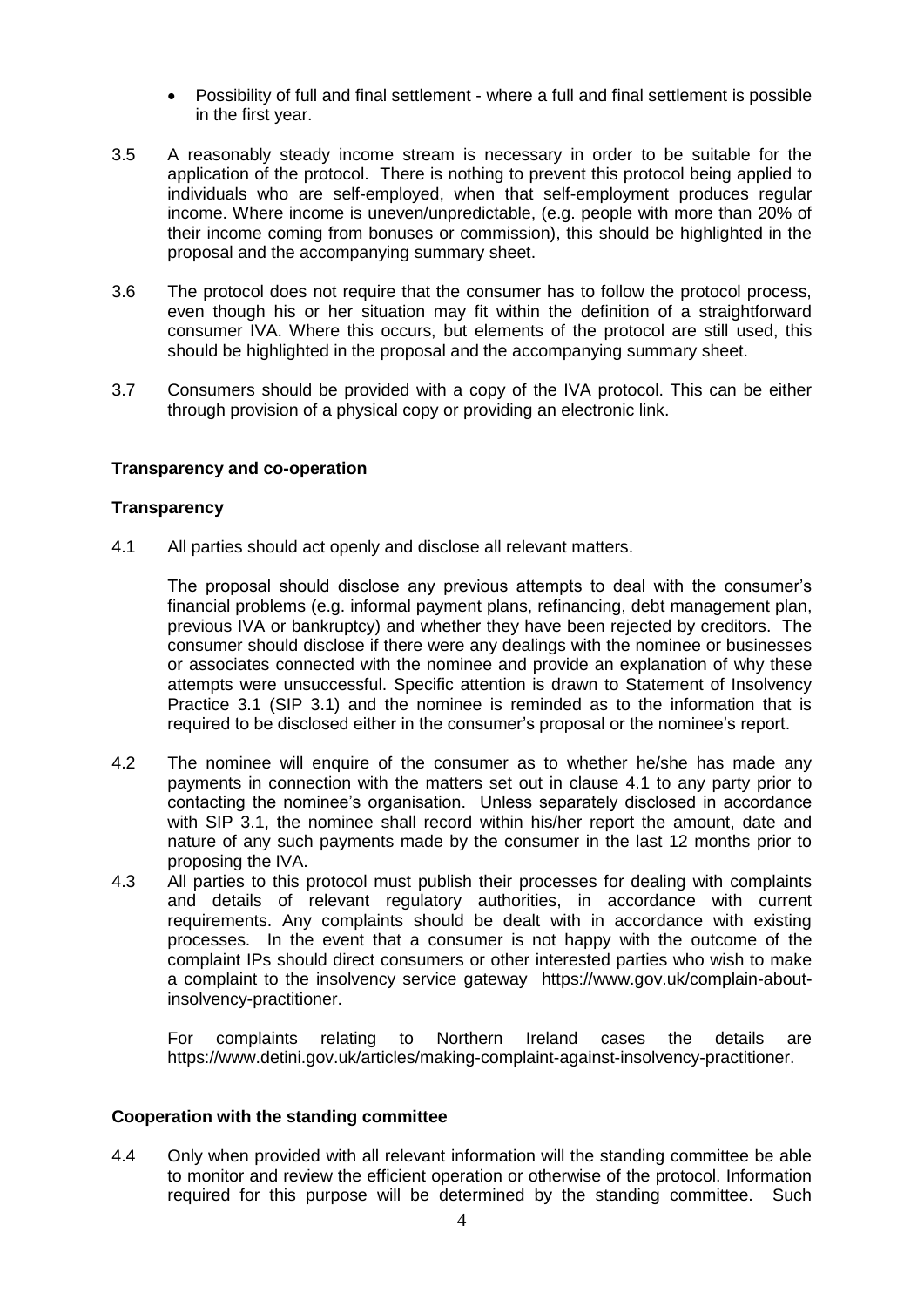information, other than that which is commercially sensitive or which needs to be withheld for reasons of confidentiality, will be provided by IVA providers and creditors at the request of the standing committee.

4.5 All parties may provide information to the standing committee which will enable it to determine the effectiveness or otherwise of the protocol. Similarly, behaviour which does not comply with the terms of the protocol may be reported to the standing committee. However, the standing committee does not override existing regulatory procedures.

#### **Obligations on insolvency practitioners**

#### **Advertising**

- 5.1 Advertisements and other forms of marketing should be clearly distinguishable as such and ought to observe the FCA Consumer Credit Sourcebook chapter 3 and all relevant codes of practice, in particular to the principles of legality, decency, honesty and truthfulness. Any telemarketing should comply with the codes relevant to that activity.
- 5.2 The IVA provider should not promote or seek to promote their services, in such a way (e.g. by 'cold calling') or to such an extent as to amount to harassment or in a way that causes fear or distress.
- 5.3 Where an IVA provider advertises for work via a third party, the IVA provider is responsible for ensuring that the third party observes all applicable advertising codes and the FCA Consumer Credit Sourcebook chapter 3. Similarly, where an IVA provider accepts from or makes referrals to others, they should also comply with the advertising codes. Third-party advertisements should declare any links to IVA providers. The IP has a responsibility to ensure that any lead generators that they use follow the rules and codes.

### **Advice and information**

- 6.1 When approached by an individual in financial difficulty, the IVA provider will ensure the individual receives appropriate advice or information in the light of their particular circumstances, leading to a proposed course of action to resolve their debt problem. Every individual who proposes an IVA should be given this advice or information. Full information on the advantages and disadvantages of all available debt resolution processes should be provided.
- 6.2 Non-financial considerations should be taken into account. There are a range of options that may be appropriate in individual circumstances and all advice and information given and action taken should have regards to the best interests of the consumer. Sufficient information must be provided about the available options identified as suitable for the consumer's needs. It is accepted that for some, bankruptcy is not a preferred option as it could lead to loss of employment or membership of a professional body, which then has other financial consequences. Others may wish to avoid the perceived stigma of bankruptcy.
- 6.3 In addition to other regulatory requirements the IVA provider should take the following into consideration:
	- a. Fair treatment of consumers is central to the firm's culture.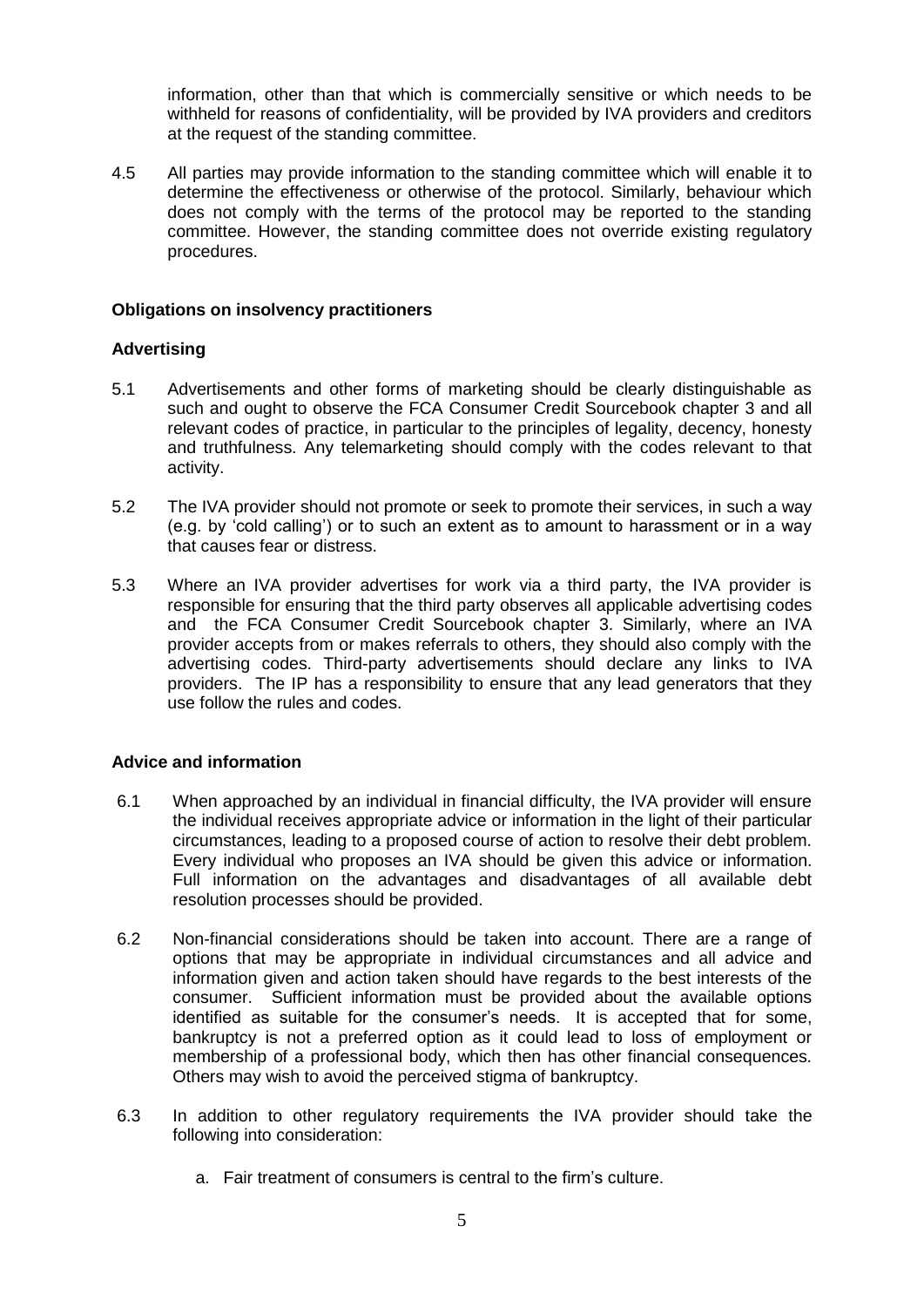- b. IVAs are offered accordingly.
- c. IVA and its service functions as the consumer is led to expect (likely to successfully complete).
- d. Advice is suitable and appropriate for the individual.
- e. There is clear information before, during and after appointment.
- f. There are no barriers created to make a complaint.

### **Verification of information contained in the proposal**

#### **Assets**

7.1 As required in any IVA, steps should be taken to ensure that the value of all realisable assets is appropriately reflected in the statement of affairs. This may require independent evidence of valuation to be obtained in the case of material assets.

#### **Liabilities**

7.2 Full details should be obtained from the consumer of all known and potential creditors. The IVA provider should use their best endeavours to verify the outstanding balances by obtaining statements, letters or copies of agreements from each creditor dated within 6 weeks of the consumer's first approach to the IVA provider, and updated as necessary to reflect any changes prior to the issue of the IVA proposal. If for whatever reason the IVA provider is unable to verify any significant creditor balances, this should be identified in the Nominee's report.

### **Income and Expenditure**

- 7.3 Income should be verified by means of 3 months of pay slips, or a suitable equivalent for the self-employed, and bank statements (in the case of weekly pay slips, it is sufficient to check a selection to cover the 3 month period). In the absence of pay slips (e.g. if they have been lost), then bank statements should be checked.
- 7.4 If the consumer lives with any person aged 18 or over there is reasonable expectation that this person will pay board and lodging to the consumer.
- 7.5 The expenditure statement should be forward-looking and in line with StepChange Debt Charity guidelines, the Common Financial Statement (CFS) or Standard Financial Statement approved by the Money Advice Service (MAS). Generally, there should be no deviation from the expenditure parameters. However, where additional expenditure is necessary, for example due to special dietary requirements or increased heating bills due to caring for elderly relatives or above average workrelated travel costs, this should be clearly explained. The expenditure should be at a level that is likely to be sustainable and not cause undue hardship to consumers.
- 7.6 a) If the consumer wishes to continue to pay for health insurance or Payment Protection Insurance, the proposal should contain a note stating why this is considered to be essential expenditure.

b) Where the consumer is below the age of 55 at date of entry into the IVA, only minimum contributions to the pension scheme should be allowed. Where the consumer is aged 55 or above at the date of entry into the IVA, an average of the last 6 months' pension contributions should be allowed, subject to a contribution limit of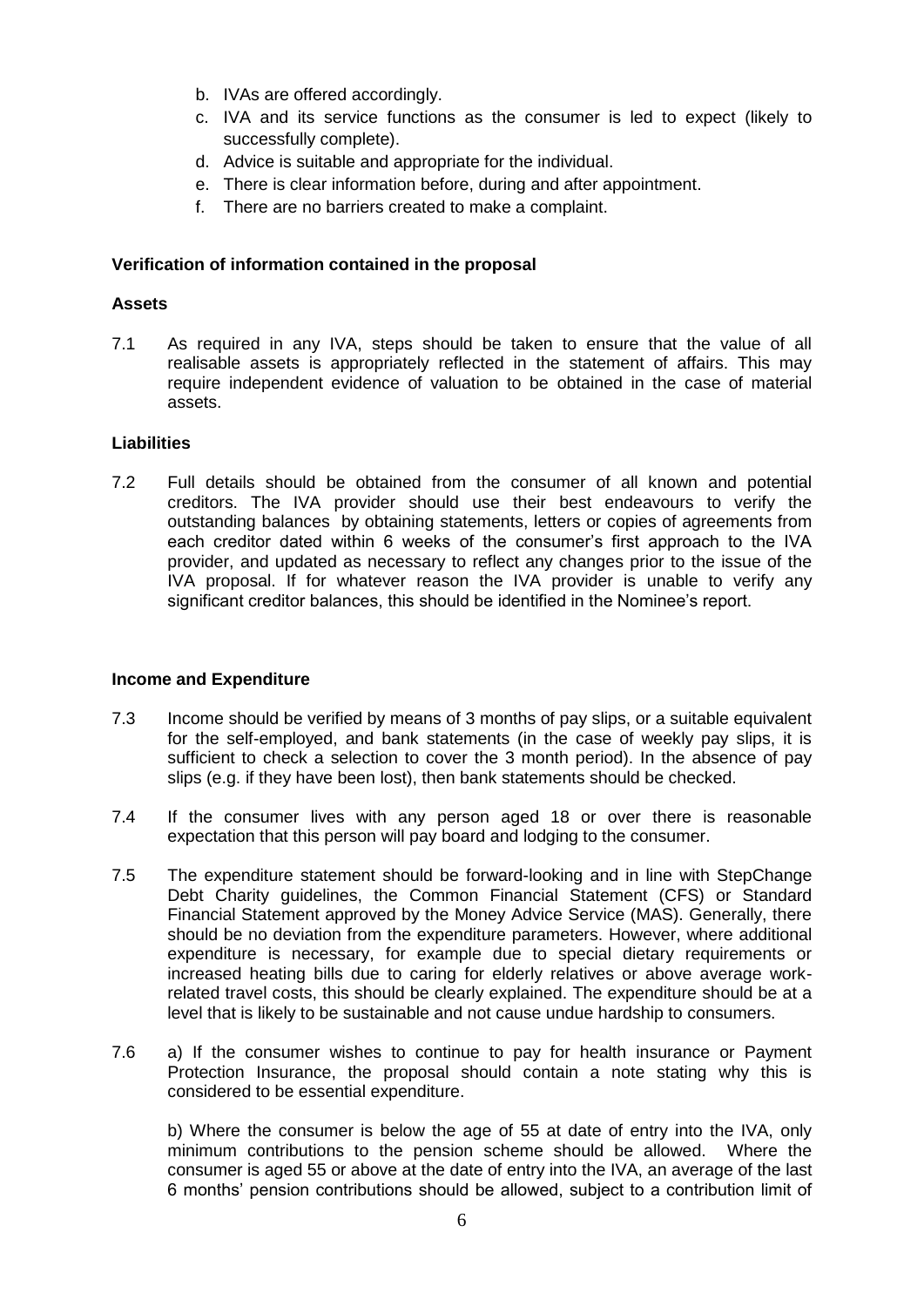£75 above the minimum pension contribution allowed by the scheme per month. If no minimum contribution is stated by the scheme, consumer contributions will be restricted to 4% of the consumer's gross salary. Where the consumer is a member of multiple schemes, these limits should be applied to the aggregate amount of the consumer's contributions.

- 7.7 The expenditure elements that require formal verification are:
	- Secured loan payments verification by sight of relevant mortgage or bank statements.
	- Rent verification by sight of the rent agreement or relevant bank statement entries.
	- Council tax verification by sight of council tax bill, internet confirmation, or relevant bank statement entries.
	- Vehicle Finance verification by means of relevant HP/Finance agreement.
	- Pension verification by sight of pension scheme documentation and/or wage slip/pension contribution statement.
	- Other financial commitments such as endowment policies, life policies, health insurance and payment protection insurance – verification by reference to appropriate documentation.
- 7.8 Where information for verification purposes, which is readily available and is not excessive, is sought from creditors, this information will be provided free of charge whether the request is made by the IVA provider or the individual.
- 7.9 The nominee's report will include a statement that the income and expenditure have been verified by the nominee in accordance with the protocol and provide details of the means used where the individual is self-employed.
- 7.10 Where possible, the consumer should provide a budget which reflects the income and expenditure for the household. Where a budget is only provided for one individual in a household, there should be an explanation why further information is not available.

### **Use of standard documentation**

- 8.1 The use of standard documentation will streamline the IVA process and enable creditors to quickly identify those cases which are protocol compliant and also the key information contained therein.
- 8.2 For protocol compliant IVAs, IPs should use the agreed standard conditions (Annex 4) and the summary sheet (Annex 5). There is no standard format for the IVA proposal.
- 8.3 All documentation should state clearly that the IVA follows the protocol and that the agreed format IVA documentation has been used, and which version of the protocol or Standard Conditions is being used. There is no requirement to send out the protocol Standard Conditions to creditors, but the provider must make clear how a copy of these can be obtained. A hard copy must be made available on request without charge. Similarly, any variation from the protocol (for example special dietary requirements, see paragraph 7.5) should be clearly identified in all relevant paperwork.

### **During the IVA**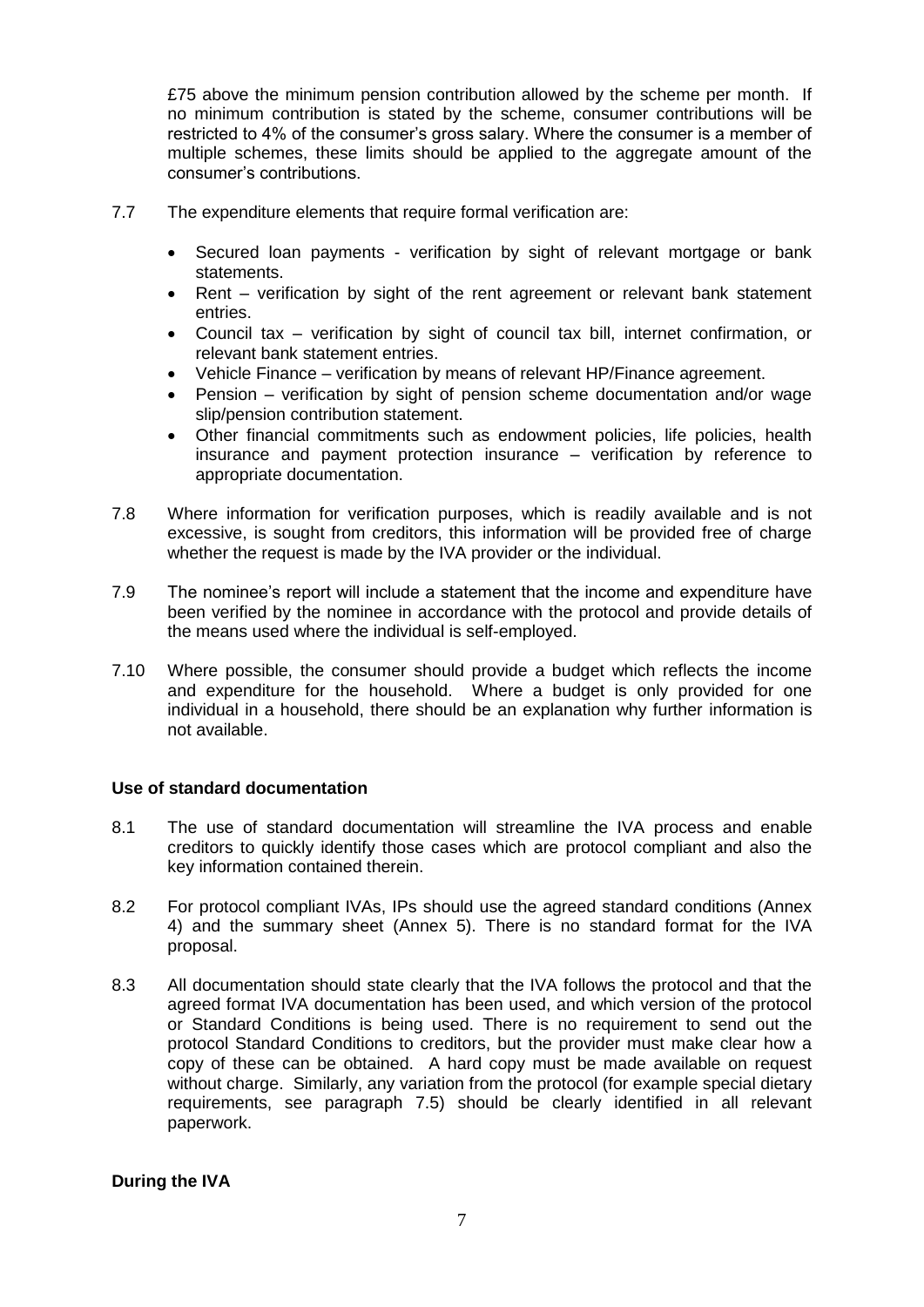### **Home equity (Net worth)**

- 9.1 Six months prior to the expiry of the IVA (hereinafter referred to as the review date); there should be an attempt to release the consumer's net worth in the property. The review date would normally be after month 54, unless the IVA has been extended for any reason. However, subject to 9.3 below, where the consumer is unable to obtain a remortgage, the supervisor will have the discretion to consider accepting one of the following alternative proposals:
	- a third-party sum equivalent to 85% of the value of the consumer's interest in the property; or
	- 12 additional monthly contributions (with the aggregate sum paid to the supervisor being limited to 85% of the value of the consumer's interest in the property).
- 9.2 In the event that additional contributions are paid, the term of the IVA will be automatically extended by the number of months required.
- 9.3 The amount of the net worth to be released will be based upon affordability from income and will leave the consumer with at least 15% of his/her net worth in the property. Where the net worth is released by way of a secured loan, consideration should be given to the term and interest rate applied to the loan and the principles of treating the consumer fairly. Remortgage includes other secured lending such as a secured loan. Where it is appropriate to remortgage the property, the specific limits will be:
	- Remortgages would be a maximum of 85% Loan To Value (LTV).
	- The incremental cost of the remortgage, including cost of any new repayment vehicle, will not exceed 50% of the monthly contribution at the review date.
	- The net worth released will not exceed 100p in the £ excluding statutory interest.
	- The remortgage term does not extend beyond the later of the consumer's State retirement age or the existing mortgage or other secured lending term.
	- The amount of money introduced into the arrangement will be the mortgage proceeds less the costs of the remortgage, including any costs to redeem any existing mortgage and/or secured loan.

Examples illustrating the calculation of available net worth are in Annex 7.

- 9.4 If the amount of the consumer's net worth net of remortgage costs in the home at the review date is under £5k, it is considered de minimis, and does not have to be released, and there would be no adjustment to the IVA term.
- 9.5 The monthly payments arising from the remortgage will be deducted from the contribution. If the increased cost of the mortgage means that monthly contributions fall below £50 per month, such monthly contributions are stopped, and the IVA is concluded.
- 9.6 A clause detailing the above as set out in Annex 6 is to be included, where appropriate, in the individual's proposal and the summary sheet (Annex 5) will identify that this clause is included.
- 9.7 The consumer should be provided with a clear written explanation illustrating the possible net worth to be released, taking into account:
	- (i) no increase in property value as stated in the proposal;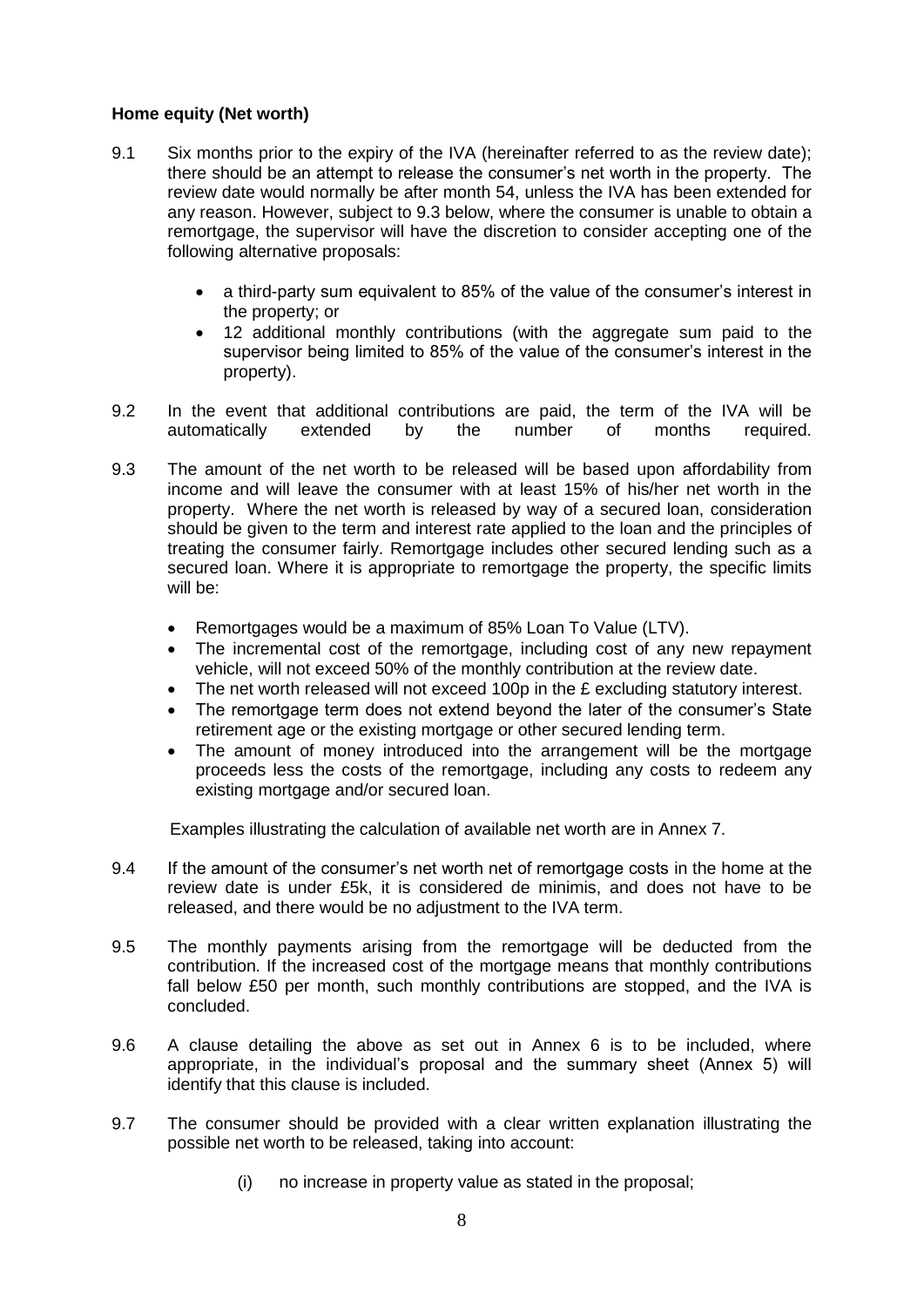- (ii) the current value inflated by 4% pa (simple interest) at the review date;
- (iii) the estimated outstanding mortgage at the review date.
- 9.8 At the time the consumer is asked to release the net worth in his/her property, the supervisor, or a suitable member of his/her staff, must advise him/her that he/she should seek advice from an independent financial adviser, such advice to include the most appropriate mortgage vehicle and the length of the proposed repayment term.
- 9.9 For the purpose of the release of net worth the property shall be subject to an independent professional valuation on an open market basis.

#### **Use of discretion, variation and failure**

- 10.1 The supervisor has the discretion to admit claims of £1,000 or less without a claim form, or claims submitted that do not exceed 110% of the amount stated by the consumer in the proposal, without the need for additional verification.
- 10.2 The supervisor should ensure that he/she is provided with copies of payslips (or other supporting evidence) every 12 months. The supervisor is required to review the consumer's income and expenditure once in every 12 months, using the StepChange Debt Charity guidelines, the Common Financial Statement or Standard Financial Statement approved by MAS. Where appropriate, and at the request of the supervisor, the consumer must verify increases in outgoings by providing documentary evidence. The consumer will be required to increase his/her monthly contribution by 50% of any increase in the net surplus as shown in the original proposal one month following such review.
- 10.3 The supervisor will be able to reduce the contribution by up to 15% in total (relative to the original proposal or last agreed variation) without referring back to creditors*,* to reflect changes in income and expenditure, such change to be reported in the next annual review.
- 10.4 Where the individual is employed, the consumer must report any overtime, bonus, commission or similar to the supervisor if not included in the original surplus calculation, where the sum exceeds 10% of the consumer's normal take home pay. Disclosure to the supervisor will be made within 14 days of receipt and 50% of the amount (over and above the 10%) shall be paid to the supervisor within 14 days of the disclosure.
- 10.5 Failure to disclose and/or pay any such overtime, bonus, commission or similar by the consumer will be considered a breach of the IVA. Where the individual has failed to disclose and/or pay exceptional income, the term of the IVA may be extended by up to a maximum of 6 months to recover any sums due (to remedy the breach), without any variation being required.
- 10.6 A consumer who is subject to redundancy whilst in an IVA must:
	- Inform his/her supervisor within 14 days of notice of redundancy, regardless of whether he/she has received or is to receive any redundancy payment;
	- Inform his/her supervisor of the amount of any redundancy payment within 14 days;
	- Pay to the supervisor within 14 days of receipt of any redundancy payment any amount in excess of 6 months net take home pay (as set out at the last annual review date). If there is no amount in excess of 6 months net take home pay no payment is required: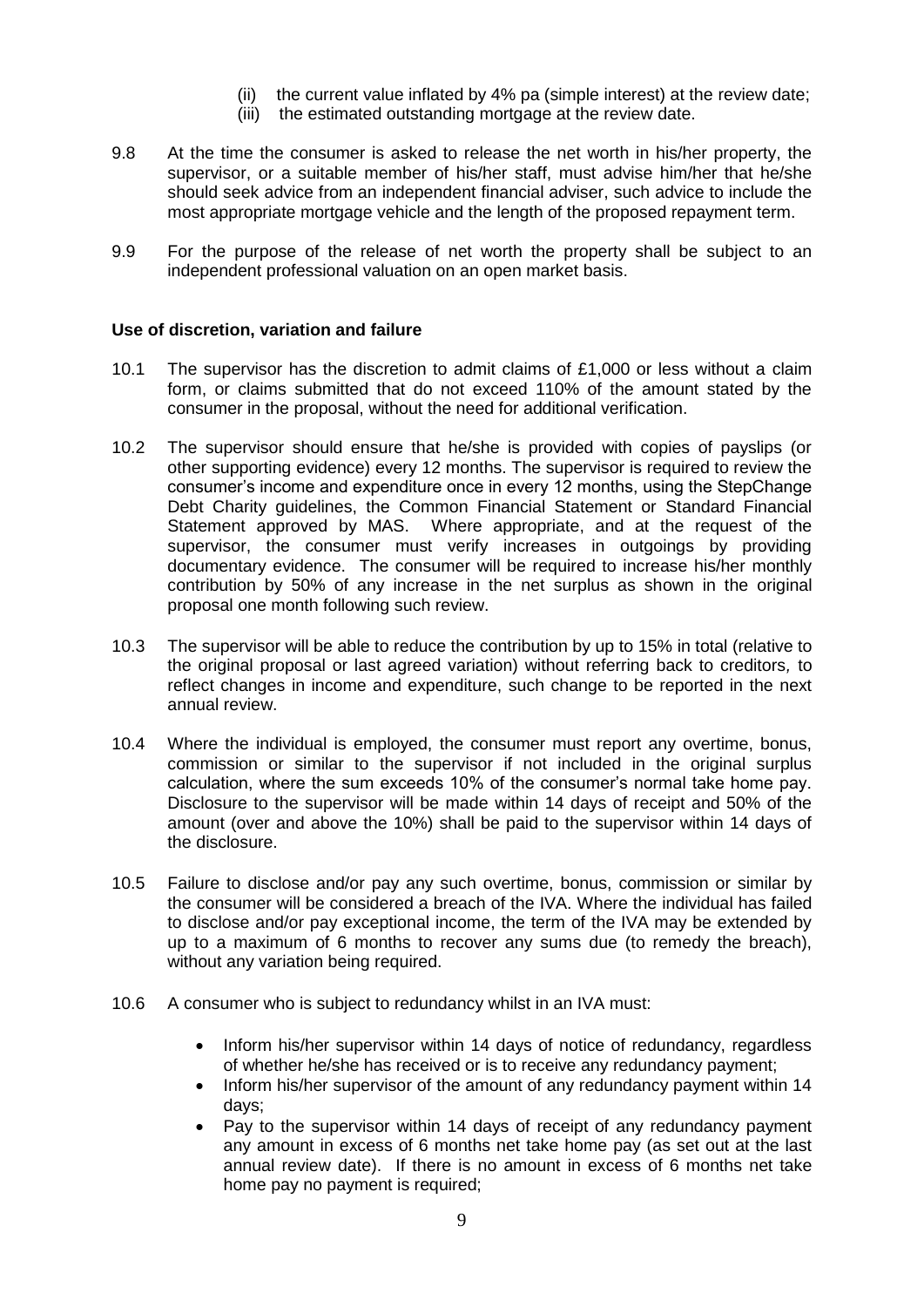- Where possible, continue to make monthly contributions into the IVA as set out at the last annual review date;
- Keep the supervisor informed of any changes in employment status.

Where the consumer is unable to make contributions this will be reviewed by the supervisor.

At the point new employment is obtained the supervisor will review the consumer's IVA contributions and at that point there will be an expectation that any remaining redundancy funds will be paid into the IVA, and the consumer's performance in this regard will be reported to creditors.

- 10.7 Failure to disclose any such entitlement to redundancy payment or pay the excess over 6 months of take home pay will be considered a breach of the IVA.
- 10.8 If a consumer is faced with an emergency item of expenditure or an unforeseen reduction in income and they are unable to pay either the full amount due or anything at all, then, subject to the discretion of the Supervisor, they may be allowed to take payment holidays or make reduced payments without a variation being required. This is subject to three conditions, all of which have to be met:
	- (i) Full details of the inability to pay must be provided to the Supervisor's satisfaction;
	- (ii) In total, no more than the equivalent of 9 months payments can be agreed to be missed in this way; and
	- (iii) The duration of the IVA will be extended by no more than 12 additional months to recover the sums due, unless the consumer has otherwise made good the shortfall.

Any missed payments agreed in this way should not be counted in the arrears of contributions which would be regarded as a breach of the IVA and details of this will be included in the next report to creditors.

- 10.9 Where the individual is unable to remedy any breach of the arrangement, the supervisor must report within 28 days to the creditors and either issue a Certificate of Termination or if the Supervisor feels it appropriate seek creditor views to do one of the following:
	- vary the terms of the arrangement; or
	- issue a certificate ("Certificate of Termination") terminating the arrangement by reason of the breach; and/or
	- present a petition for the individual's bankruptcy.

### **Reporting to creditors**

11.1 The annual report to creditors prepared by the IVA provider should include details of the individual's income and expenditure, based on information obtained including pay slips and P60s. The individual should also be asked to provide verified details of their expenditure and any material changes to it. Where the supervisor has used his or her discretion to vary the contribution, in accordance with 10.3, that should also be recorded in the annual report.

#### **Obligations on creditors**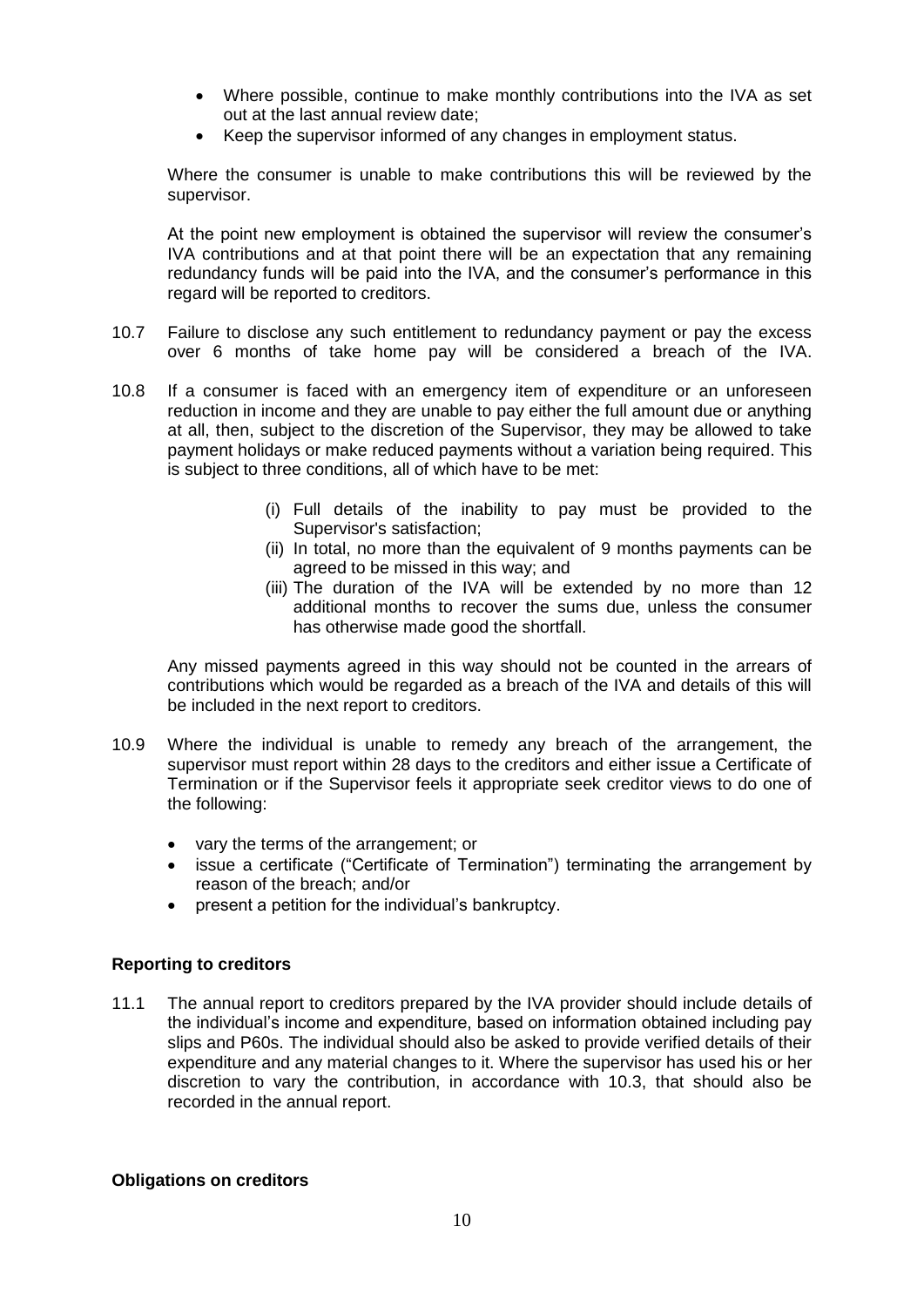#### **Treatment of consumers**

- 12.1 In all dealings with a consumer proposing an IVA under this protocol, creditors will continue to treat the consumer in accordance with the regulatory standards and codes of practice to which they are subject, as set out in Annex 2.
- 12.2 Throughout the duration of a protocol compliant IVA, creditors will treat their customer as referred to in 12.1. Furthermore, creditors will co-operate with the duly appointed nominee and supervisor in relation to the efficient operation of this protocol.
- 12.3 Lenders should take reasonable measures to avoid offering further credit to individuals known to have an IVA in place, unless this is in justifiable circumstances (e.g. for re-mortgage purposes). However, it should be recognised that relevant information is not always readily available to creditors and may sometimes be withheld by consumers.

### **Acceptance of protocol compliant IVAs**

- 13.1 It is understood that one of the aims of the protocol is to improve efficiency in the IVA process and to this extent creditors and IVA providers will avoid the need for modifications of an IVA proposal wherever possible. This does not affect the right of creditors to vote for or against an IVA proposal.
- 13.2 Where a creditor or their agent on their behalf votes against a protocol compliant IVA proposal, their reason for so doing should be disclosed to the IVA provider.
- 13.3 By voting in favour of a protocol compliant IVA, creditors accept that the supervisor has discretion as referred to in section 10 above and in the standard terms, and should not challenge the use of that discretion.
- 13.4 Creditors should make reasonable endeavours to provide a proof of debt (in the form required by the IVA provider) and proxy form within 14 days of receipt of an IVA proposal and if possible at least 7 days before the date of the meeting called to approve the proposal.
- 13.5 Creditors should not put forward modifications which are already included in the proposal.
- 13.6 Creditors not submitting claims within 4 months of the meeting to approve the proposal or by the date of the first dividend (whichever is the later) will be entitled to participate and receive their full share of dividends (subject to the requirement for the supervisor to adjudicate the authenticity and value of the claim), but are not entitled to disturb a distribution made prior to the submission of their claim.

#### **Income and expenditure**

14.1 Creditors will normally accept income and expenditure statements drawn up on the basis of generally accepted standard financial statements and verified in accordance with this protocol, as the basis of a protocol compliant IVA proposal. For this purpose standard financial statements includes the StepChange Debt Charity guidelines and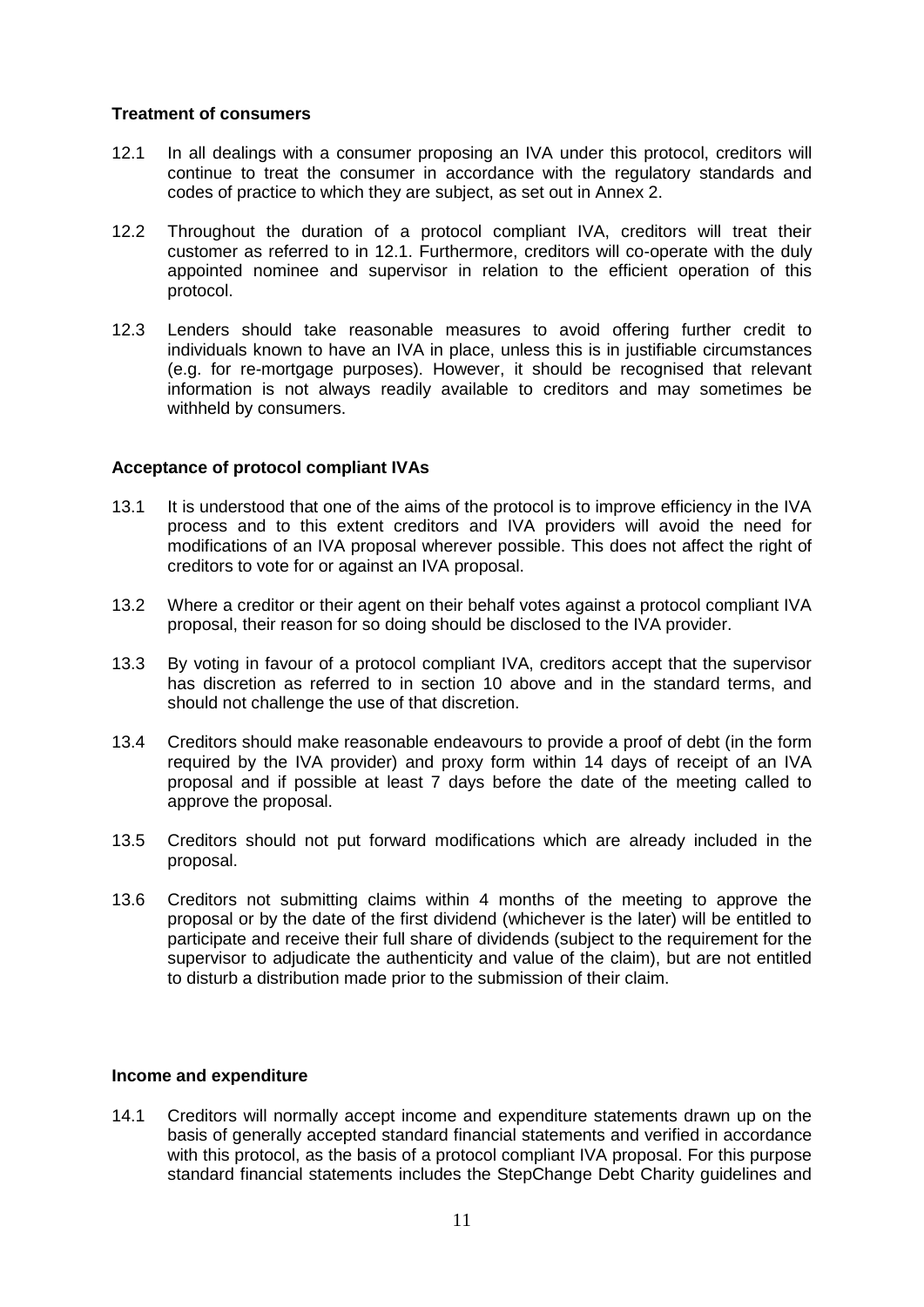the Common Financial Statement (and any revisions in respect thereof) or any Standard Financial Statement approved by MAS.

14.2 Creditors will follow the guidance in the FCA Consumer Credit Sourcebook and the Lending Code (or any Code that replaces it) if they are bound by it.

#### **Use of agents**

- 15.1 It will be the responsibility of creditors to ensure that any agents carrying out instructions or acting on their behalf in relation to a protocol compliant IVA, do so in accordance with this protocol and in accordance with applicable regulatory requirements.
- 15.2 Where a creditor requires communication regarding the debt due or the IVA proposal to be sent via its agent, the creditor should ensure that details of the appropriate contact are provided to relevant IVA providers.

#### **Sale of debt**

16.1 Where debt is sold when an IVA is proposed but before it has been approved, creditors should ensure that the debt buyer is a signatory to the Lending Code or follows the principles contained in the Lending Code and complies with the guidance in the FCA Consumer Credit Sourcebook.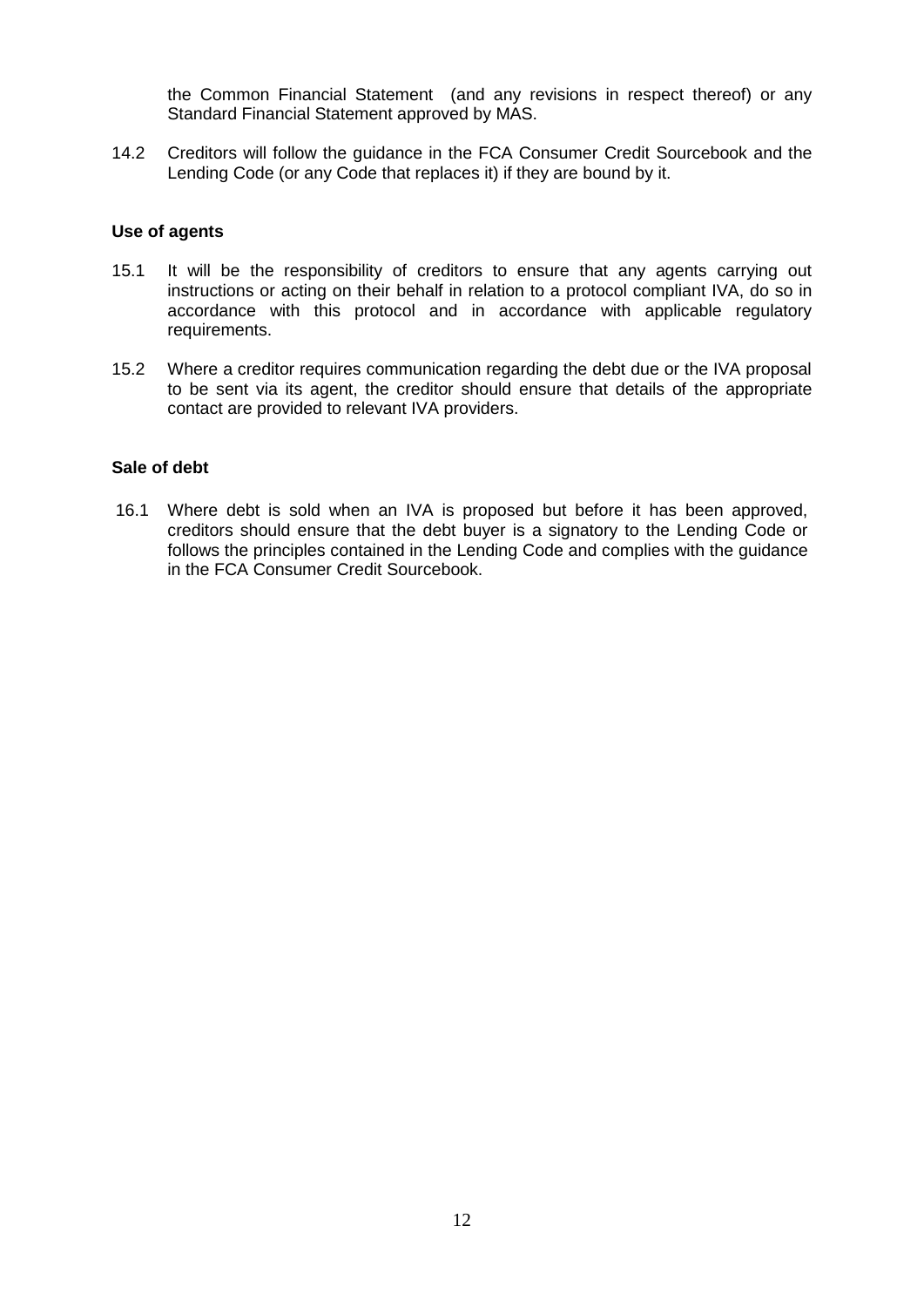**ANNEX 1**



18 December 2007

## **OPEN LETTER TO INSOLVENCY SERVICE**

At our iointly hosted IVA Forum on 31<sup>st</sup> May a request was made that the BBA provide a written response to the "straightforward consumer-based IVA" proposals to confirm the support of member banks for this industry-led proposition.

In my open letter of  $24<sup>th</sup>$  May, just prior to the IVA Forum, I was able to confirm that our senior committee had agreed in principle to the proposals put forward. Since that time the Insolvency Service, together with industry participants, has continued to work hard towards implementation of the IVA protocol and related standard documentation. The protocol has now been revised in order to provide its content in a format considered to be more appropriate to industry users and to provide clarification of the obligations of creditors in relation to the IVA process. We are, however, satisfied that there have been no substantive changes in the proposals presented to the IVA Forum, which were of course based on the recommendations made by the four cross-industry working parties. On that basis I am pleased to be able to confirm the continuing support of our members as we move towards full implementation of the new standards. In practice that means that our members are expected to abide by the terms of the protocol in relation to proposals drawn up on the basis of the protocol.

It was helpful to see from your recent statement that there remains a strong commitment from all parties that you met with over the summer to the IVA Forum/ Protocol process. We would also concur with your comment that "debtors should have access to the debt management solution identified as the most appropriate to their circumstances and their ability to repay their debt in a reasonable timescale" – where the most appropriate solution is an IVA, then our hope is that an IVA is made available.

We also seek a satisfactory outcome for all stakeholders and consider this is most likely to be achieved in a timely and effective manner through conclusion of the industry process, rather than looking for a regulatory solution. The hope expressed by creditors at the time of the IVA Forum was that if trust continued to build through the cross-industry work, then creditors might feel more confident to re-examine their own practices in relation to the consideration of IVA proposals. We reiterate that statement and consider that delivery of the IVA protocol is essential to the building of that trust.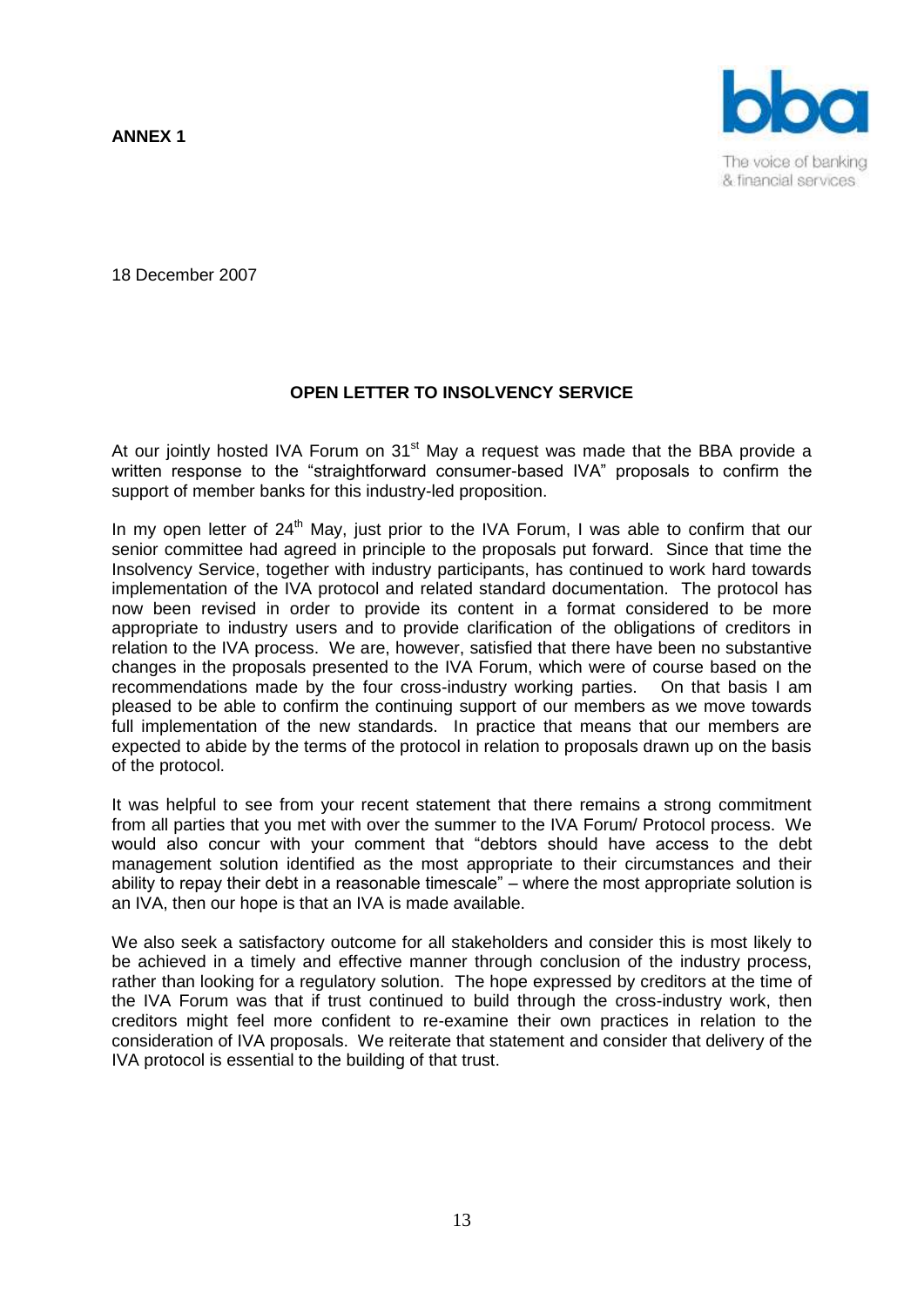We agree to this letter being appended to the IVA protocol document which was approved at the meeting of the Standing Committee on 30<sup>th</sup> November.

Yours sincerely

**Eric Leenders** *Executive Director*

T +44(0)20 7216 8857 E eric.leenders@bba.org.uk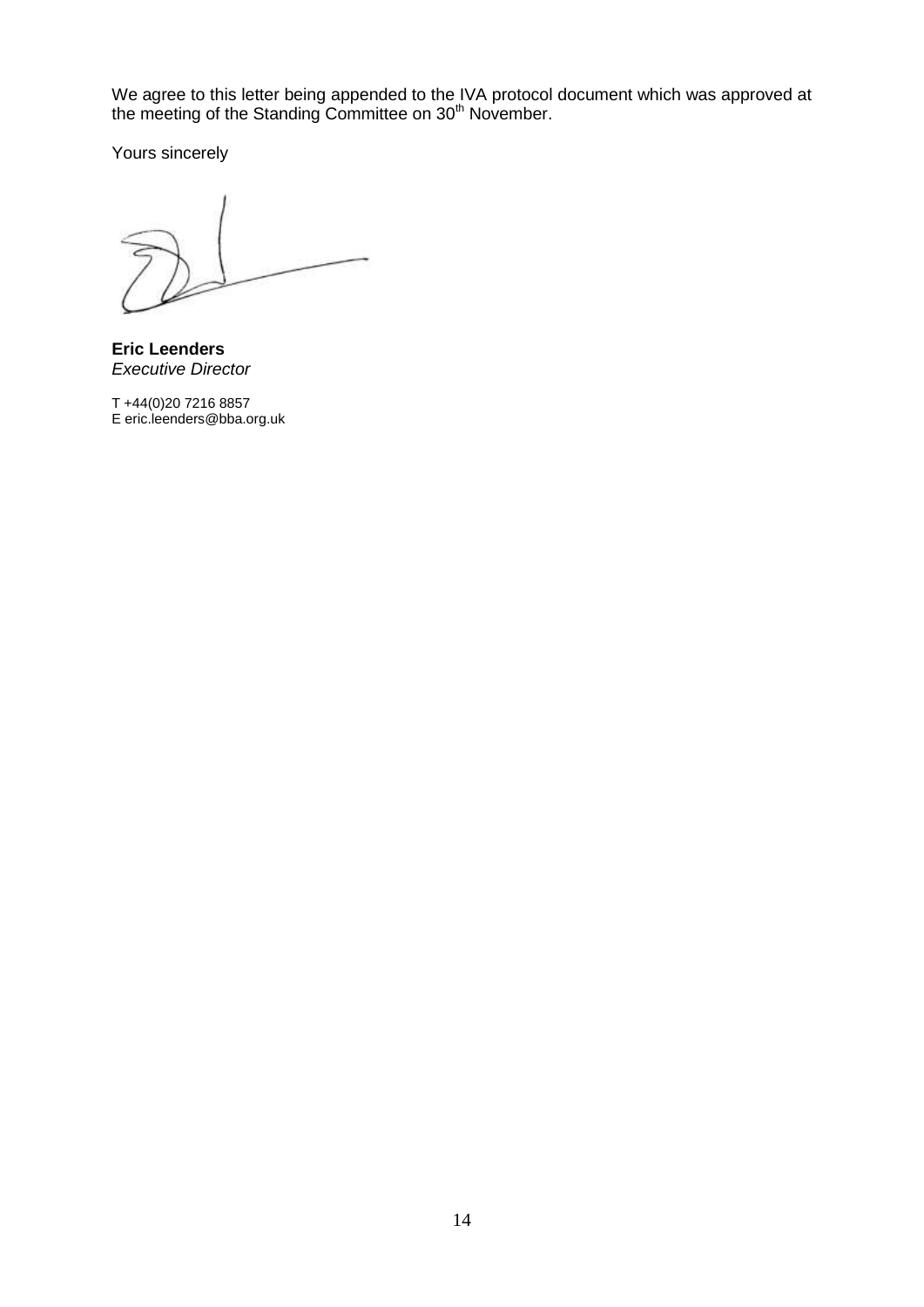## **Protocol Annex 2**

## **Regulatory framework**

## **Insolvency practitioners**

## **Legislation**

Insolvency practitioners must comply with the Insolvency Act 1986, relevant secondary legislation such as the Insolvency Rules 1986 and statements of insolvency practice (SIPs). Specifically, SIP 3 deals with voluntary arrangements and SIP 9 remuneration of insolvency office holders. SIP 3 requires the IP to document the advice given and explain this to the debtor.

## **Insolvency regulation**

Insolvency practitioners are licensed by one of five Recognised Professional Bodies (RPBs). Licenses are granted to individuals and insolvency appointments are taken in the insolvency practitioner's name, not by the firm in which he or she works. To obtain a license an applicant must have passed a series of specific insolvency examinations, have sufficient insolvency experience and have satisfied the RPB that they are a fit and proper person. Recognised Professional Bodies must comply with the regulatory objectives set out in insolvency legislation. The Small Business Enterprise and Employment Act 2015 has brought into effect a number of Regulatory objectives for the RPBs.

All insolvency practitioners are subject to monitoring by their RPB, monitoring includes visits to the insolvency practitioner to review the practitioner's compliance with the legislation, SIPs etc. and the provision of information via annual (or more frequent) reports/returns/certifications. All RPBs operate risk based selection which means that some insolvency practitioners may be visited more frequently and possibly as much as annually. All bodies operate complaints and disciplinary procedures, and have powers to impose fines/penalties, with or without costs, as well as conditions and restrictions on the insolvency practitioners license, with the ultimate sanction of removal of a license.

The authorising bodies report details of disciplinary findings and complaints to the SoS on an annual basis. The SoS undertakes inspections of the authorising bodies procedures and practices at least once every three years and preforms targeted visits where necessary.

There is a common ethical guide for all insolvency practitioners and those who are also members of other professional bodies will also be subject to the ethical code of that particular body.

## **Creditors and their agents**

## **Banking Code and the Banking Code Standards Board (BCSB)**

The Banking Codes are the main source of conduct of business standards for Code subscribers and cover all the major banks and building societies and the majority of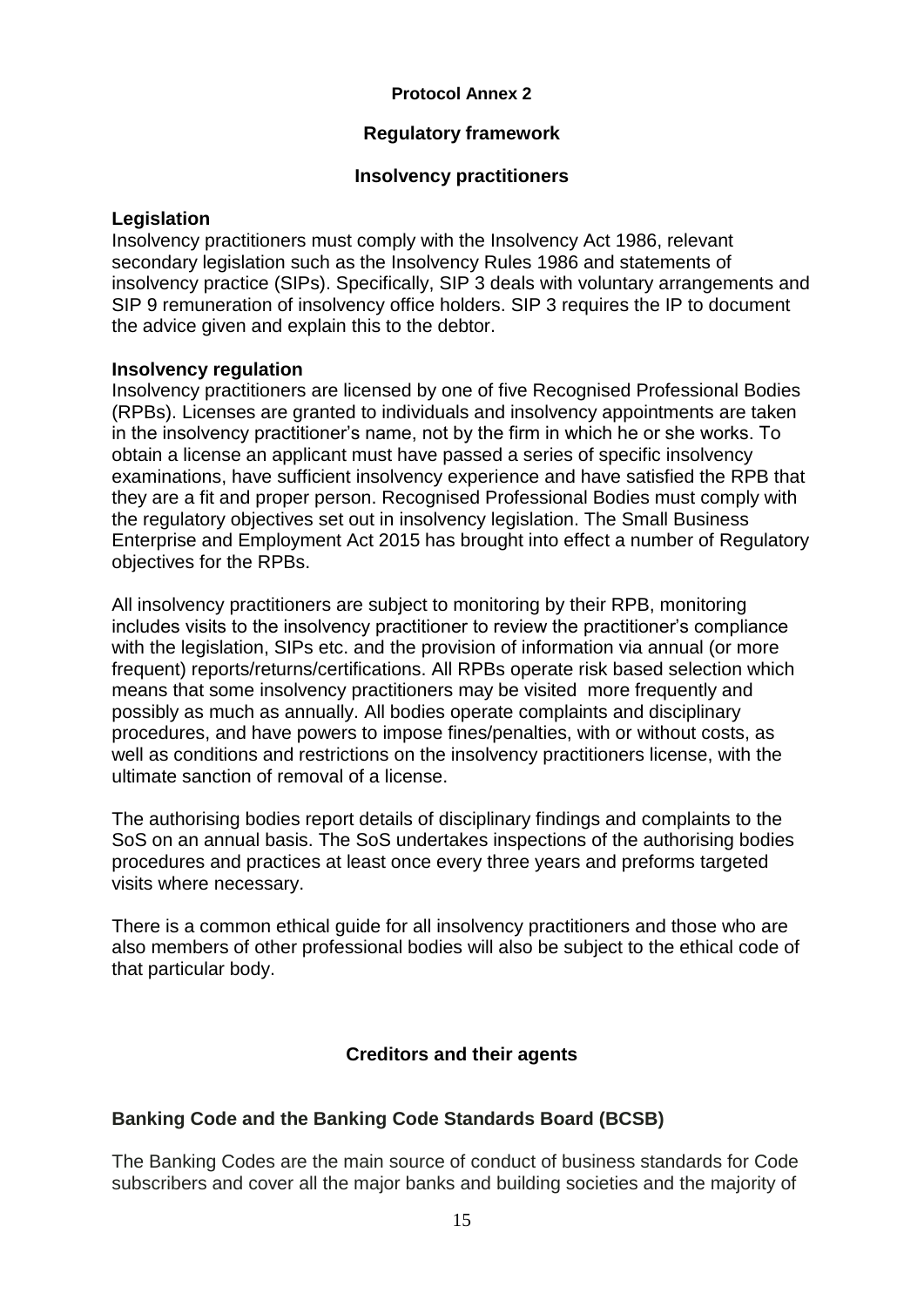smaller providers of banking services to personal and small business customers in the UK. The Banking Code is owned by the three sponsoring bodies – the BBA, BSA and APACS. The Business Banking Code is owned by the BBA and APACS.

The BCSB has responsibility to its subscribers and sponsors for monitoring compliance with and enforcement of the Banking and Business Banking Codes, voluntary codes of practice covering conduct of business in relation to current accounts and overdrafts, personal loans, savings, payment services and credit cards.

The BCSB's monitoring role and enforcement powers derive from the legal contracts signed by all subscribers to the Codes, obliging them to comply with the Codes and Guidance and the Banking Code Rules, Compliance Policy and Disciplinary Procedure.

## **The Financial Conduct Authority**

The FCA is the UK's primary financial regulator and was established under the Financial Services Act 2012. The FCA aims to maintain and ensure the integrity of the market, regulate financial services firms so that they give consumers a fair deal, and ensure the financial services market is competitive

The FCA is answerable through HM Treasury to Parliament for the effective discharge of its functions.

The Prudential Regulation Authority (PRA) works alongside the FCA and is responsible for the prudential supervision and regulation of banks, building societies, credit unions, insurers and investment firms.

The Financial Services and Markets Act (FSMA) sets out who must be authorised and registered by the FCA. It explains that anyone who carries out a regulated activity in the UK (this includes dual-regulated firms) must be authorised or registered by FCA, unless they are exempt.

## **Financial Ombudsman Service**

FOS helps to settle individual disputes between businesses providing financial services and their customers.

The areas covered by the Financial Ombudsman include:

- banking
- insurance
- pensions
- savings and investments
- credit cards and store cards
- loans and credit (including debt collection; debt adjusting and debt counselling)
- hire purchase and pawn broking
- financial advice
- stocks, shares, unit trusts and bonds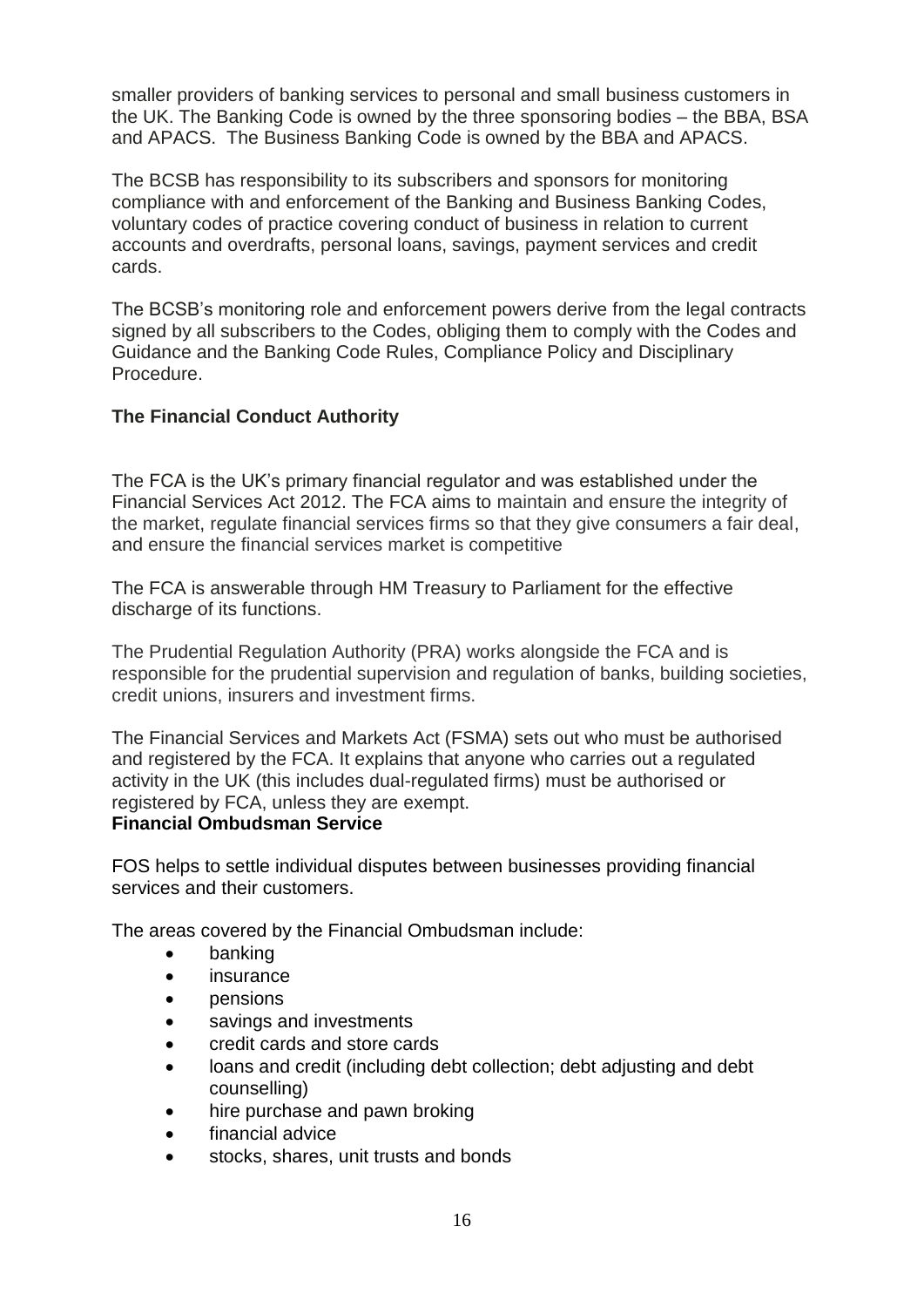## **ANNEX 3**

# **IVA STANDING COMMITTEE – TERMS OF REFERENCE**

## **PURPOSE**

To meet regularly to discuss and provide information about the operation of the IVA Protocol, and in particular:

- How it interacts with the IVA regime generally;
- To identify problems/issues arising in the operation of the Protocol at an early stage;
- To act as a discussion forum for stakeholders and ensure that information concerning the operation of the IVA regime generally and particularly Protocol cases can be effectively shared and discussed;
- To review periodically the Protocol and its standard terms and conditions to ensure they are fit for purpose and to make any changes that are needed.

## **MEMBERSHIP**

The Committee will be chaired by The Insolvency Service. Membership will be made up as follows:

| <b>Representing:</b> |            |                  |            |                 |         |
|----------------------|------------|------------------|------------|-----------------|---------|
| <b>IPs</b>           |            | <b>Creditors</b> |            | <b>Consumer</b> |         |
| <b>Trade Bodies</b>  | 3 seats    | <b>BBA</b>       | 1 seat     | <b>MAT</b>      | 1 seat  |
| <b>IPs</b>           | 4 seats    | Lenders          | 2 seats    |                 |         |
| <b>RPBs</b>          | 2 seats    | <b>Bulk</b>      | 2 seats    | <b>Citizens</b> | 1 seat  |
|                      |            | creditors        |            | Advice          |         |
|                      |            | Creditor         | 2 seats    |                 |         |
|                      |            | Agents           |            |                 |         |
|                      |            | <b>HMRC</b>      | 1 seat     |                 |         |
| <b>Total</b>         | seats<br>9 |                  | seats<br>8 |                 | 3 seats |

Membership, excluding the Chair and the Secretariat will not ordinarily exceed 20. Membership of Insolvency Practitioner, Bulk Creditor and Creditor agent representatives will be considered for rotation on a 2 year basis from the July 2016 meeting.

Membership will be invitation from The Insolvency Service and will be reviewed at the discretion of the Chair.

## **FREQUENCY OF MEETINGS**

The Committee will aim to meet 3 times per year with further meetings called if considered necessary and/or appropriate.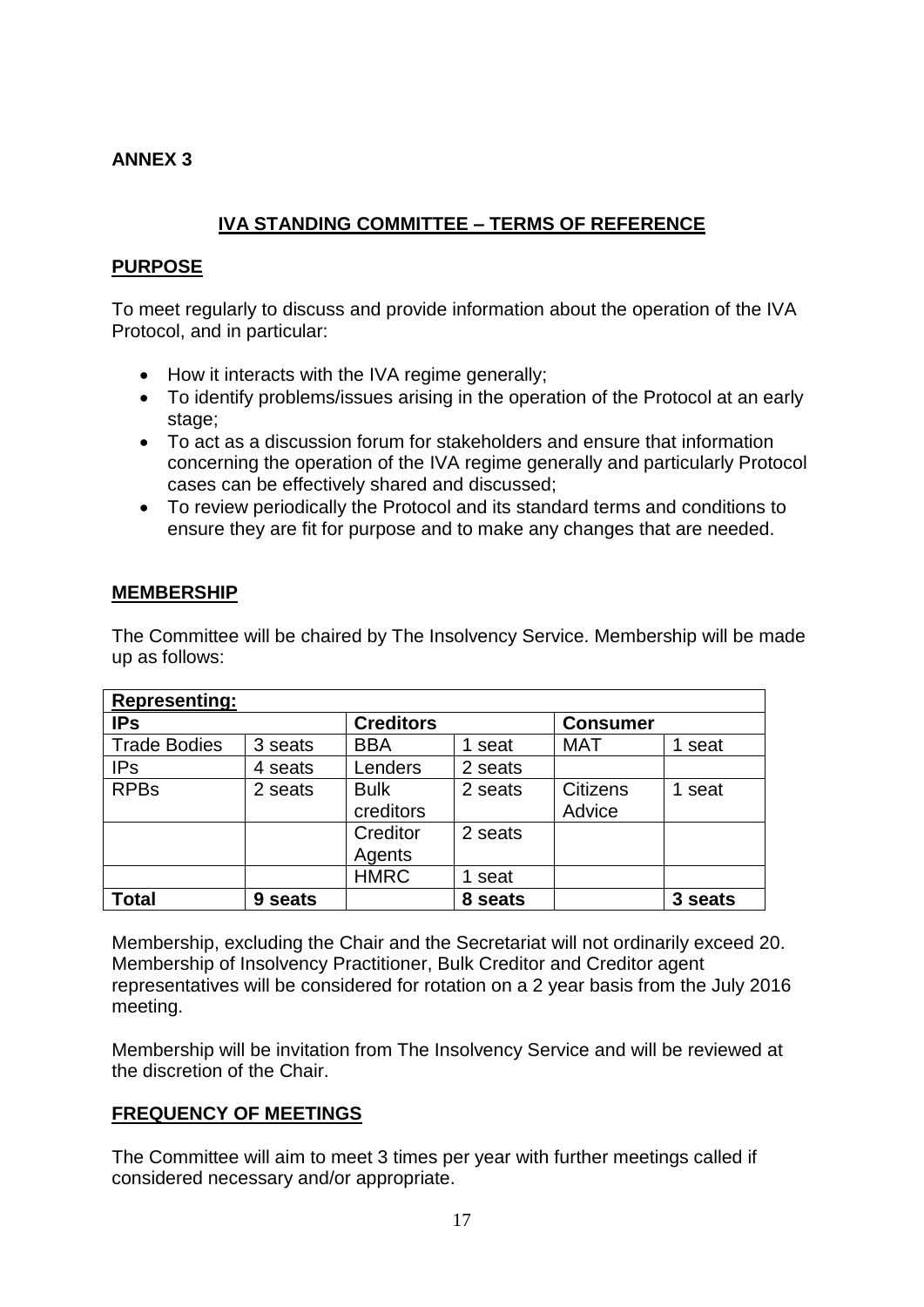## **RECORD OF MEETINGS, COMMUNICATION AND CONSULTATION**

Agenda and minutes of meetings will be recorded and will be made available on gov.uk. Further miscellaneous updates or actions will be communicated via e-mail to those on the Dear IP contact list and posted on The Insolvency Service's website.

The Insolvency Service will perform the secretariat function of the Committee.

## **QUORUM/VOTING**

A quorum shall be 9 full members of the IVA Standing Committee (including nominated substitutes), with at least 4 representing IPs, 4 representing creditors and 1 representing consumers. For the avoidance of doubt the Chair is a full member of the IVA Standing Committee.

It is hoped that decisions can be arrived at via consensus.

Date: 1st June 2016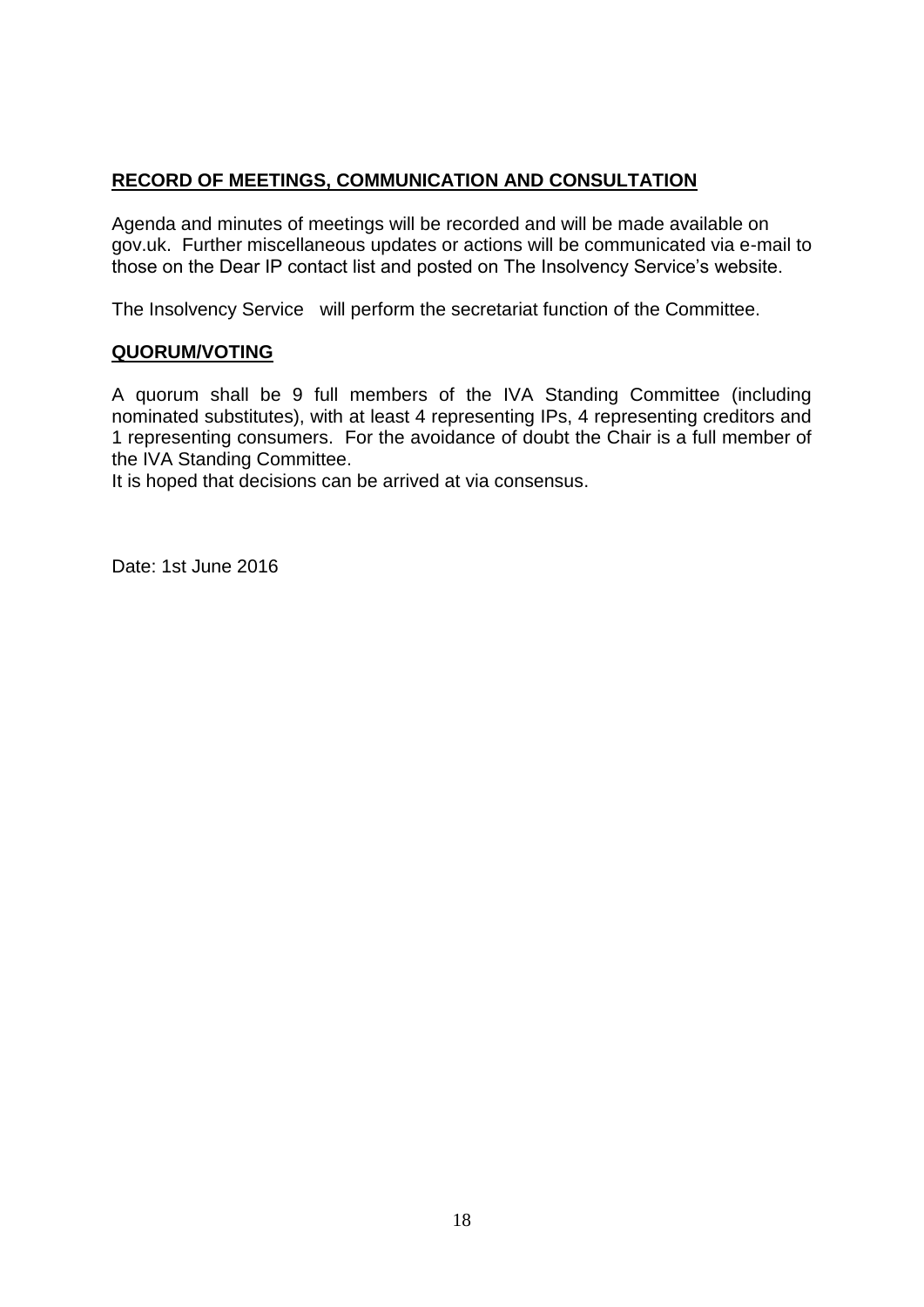# **STANDARD CONDITIONS FOR INDIVIDUAL VOLUNTARY ARRANGEMENTS**

**Produced by the**

# **IVA FORUM**

**Revised June 2016**

**For use in proposals issued on or after 1 September 2016**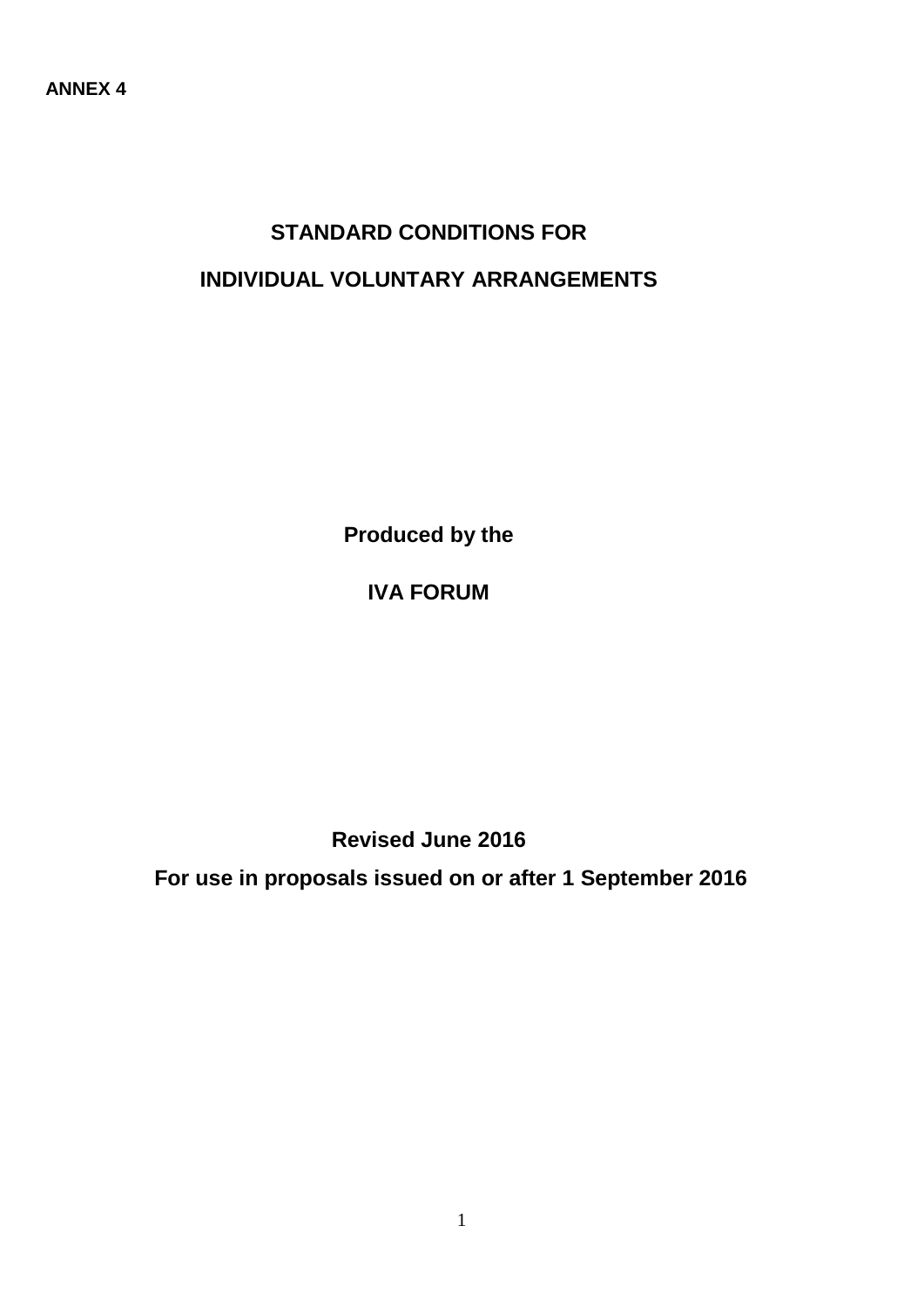# **TABLE OF CONTENTS FOR STANDARD CONDITIONS**

|                | <b>PART I: INTERPRETATION</b>                              |                |  |  |  |
|----------------|------------------------------------------------------------|----------------|--|--|--|
| 1              | <b>Definitions</b>                                         | 4              |  |  |  |
| 2              | <b>The Conditions</b>                                      | 5              |  |  |  |
|                | PART II: THE START, EFFECT AND DURATION OF THE ARRANGEMENT |                |  |  |  |
| 3              | When the arrangement will start                            | 5              |  |  |  |
| $\overline{4}$ | The nature and effect of the arrangement                   | 5              |  |  |  |
| 5              | How long the arrangement will last                         | 6              |  |  |  |
| 6              | Completing the arrangement                                 | $\overline{7}$ |  |  |  |
| $\overline{7}$ | Substantial compliance                                     | $\overline{7}$ |  |  |  |
|                | <b>PART III: YOUR DUTIES AND OBLIGATIONS</b>               |                |  |  |  |
| 8              | Your duties in relation to the Supervisor                  | 8              |  |  |  |
|                | <b>PART IV: BREACH OR NON-COMPLIANCE</b>                   |                |  |  |  |
|                | 9(1) If you breach the arrangement                         | 9              |  |  |  |
|                | 9(2) If you fail to comply                                 | 10             |  |  |  |
|                | 9(3) Procedure following breach                            | 11             |  |  |  |
|                | 9(4) Remedy of breach                                      | 11             |  |  |  |
|                | 9(5) Failure to remedy breach                              | 11             |  |  |  |
|                | 9(6) Termination on your request                           | 12             |  |  |  |
|                | PART V: THE SUPERVISOR'S FUNCTIONS, POWERS ETC             |                |  |  |  |
|                | 10 Supervisor's duties                                     | 12             |  |  |  |
| 11             | Removing the Supervisor from office                        | 13             |  |  |  |
|                | 12 When the Supervisor leaves office                       | 13             |  |  |  |
|                | 13 Vacancy in the office of Supervisor                     | 14             |  |  |  |
|                | <b>PART VI: ARRANGEMENT ASSETS</b>                         |                |  |  |  |
|                | 14 Assets and after acquired assets                        | 14             |  |  |  |
| 15             | Holding arrangement assets in trust                        | 15             |  |  |  |
|                | 16 In the event of your death                              | 15             |  |  |  |
|                |                                                            |                |  |  |  |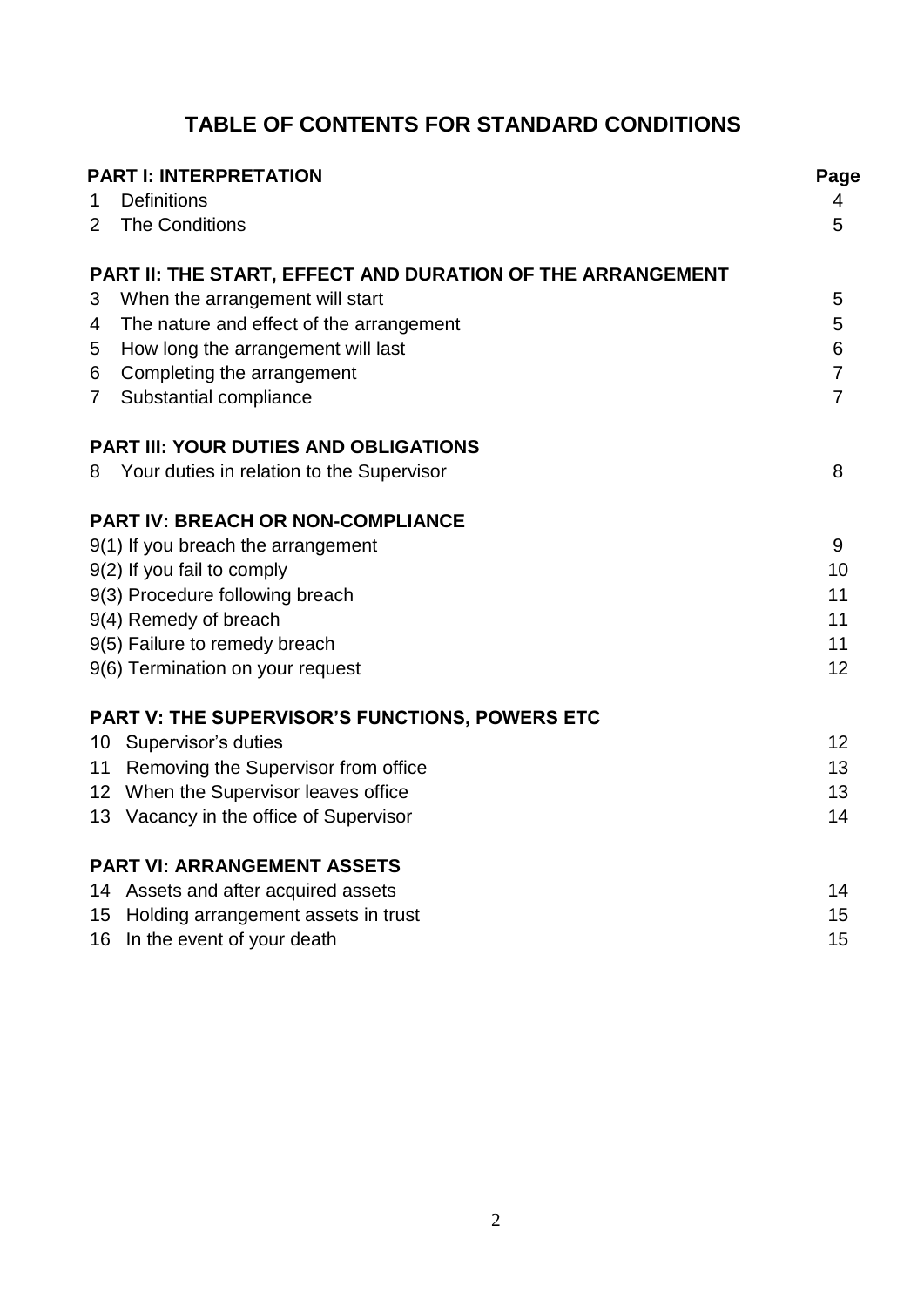|    |                                                               | Page |
|----|---------------------------------------------------------------|------|
|    | <b>PART VII DIVIDENDS AND CLAIMS</b>                          |      |
|    | 17 Dividends and claims                                       | 15   |
|    | <b>PART VIII: CREDITORS WHO DO NOT HAVE NOTICE</b>            |      |
|    | 18 Creditors who do not have notice                           | 17   |
|    | <b>PART IX: MEETING OF CREDITORS</b>                          |      |
|    | 19 Power to call or requisition meetings of creditors         | 17   |
|    | <b>PART X: CONDITIONS WHERE TAX AUTHORITIES ARE CREDITORS</b> |      |
|    | 20 HM Revenue & Customs ("HMRC") claims                       | 18   |
|    | 21 Income beginning after approval                            | 18   |
|    | 22 Post-approval statutory returns and payments               | 18   |
|    | 23 Overdue accounts and returns                               | 18   |
|    | 24 Funds to be paid to Supervisor                             | 19   |
|    | 25 Restriction on payment of dividend                         | 19   |
|    | 26 Set-off of repayments                                      | 19   |
|    | 27 No response from HMRC                                      | 19   |
|    | <b>PART XI: MISCELLANEOUS PROVISIONS</b>                      |      |
| 28 | Tax liabilities arising on realisations                       | 20   |
| 29 | Invalidity or illegality                                      | 20   |
| 30 | Joint liabilities                                             | 20   |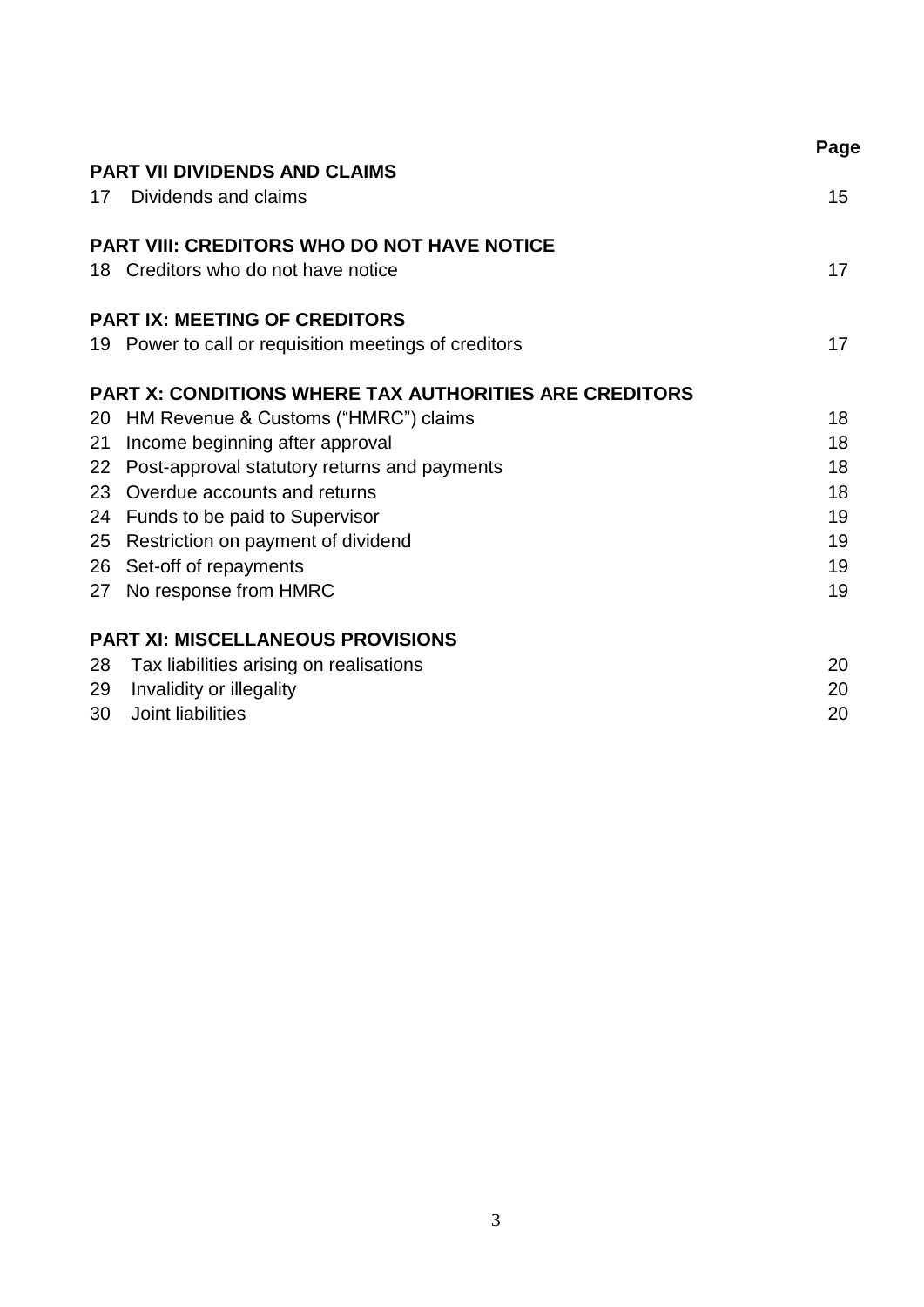# **PART I**

# **INTERPRETATION**

## **1. Definitions**

In the arrangement, except where the context requires a different meaning:

- a) "**the Act**" means the Insolvency Act 1986 as amended;
- b) "**the arrangement**" means the proposal and the conditions read together;
- c) "**you**" or "**the debtor**" means the person who makes the proposal;
- d) "**dividend**" means a distribution to creditors;
- e) "**property**" has the meaning given to it in Section 436 of the Act;
- f) "**excluded assets**" are those assets that are excluded from an estate in bankruptcy and any other assets identified in the proposal as being excluded from the arrangement; "**after acquired assets**" means any asset, windfall or inheritance with a value of more than £500, other than excluded assets that you acquire or receive between the date the arrangement starts and the date it ends or is completed, if this asset could have been an asset of the arrangement had it belonged to or been vested in you at the start of the arrangement;
- g) "**the effective date**" is the date when the arrangement is approved at a creditors meeting to consider the arrangement;
- h) "**the proposal**" is the annexed document with modifications and documents incorporated, and is a proposal under Part VIII of the Act;
- i) "**the Rules**" means the Insolvency Rules 1986 (as amended);
- j) an "**unsecured creditor**" is any creditor, except a secured creditor, who is your creditor for any reason that originated or occurred on or before the time and date of approval of the arrangement;
- k) A "**secured creditor**" is any creditor who holds security in accordance with Section 383 of the Act;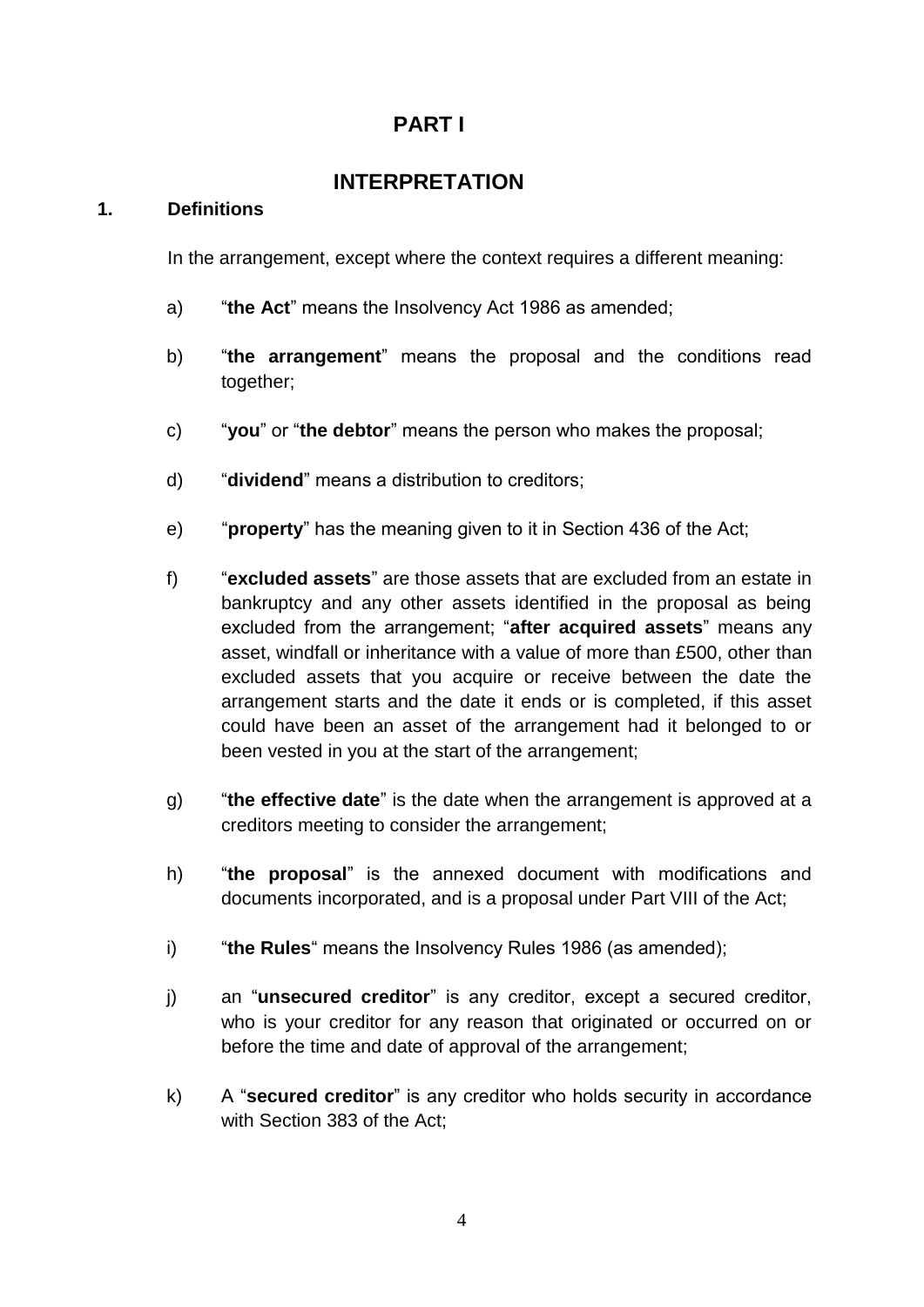- l) "the Supervisor" is the person or persons for the time being appointed to supervise the implementation of the arrangement;
- m) any term of gender (like 'he', 'she' or 'it') includes any gender.

## **2. The conditions**

The conditions are an integral part of the arrangement. In the event of any ambiguity or conflict between the conditions and the proposal and any modifications to it, then the proposal (as modified) shall prevail.

# **PART II**

# **THE START, EFFECT AND DURATION OF THE ARRANGEMENT**

## **3. When the arrangement will start**

The arrangement will begin when it is approved by the creditors under the Act and Rules. This is its effective date.

## **4. The nature and effect of the arrangement**

- **4(1)** The arrangement is a proposal under Part VIII of the Act for a scheme to manage your affairs, or in full and final settlement of your debts.
- **4(2)** The arrangement may be interpreted as bringing about a settlement or satisfying a debt owed by someone other than you only if the debt is owed jointly by you and the proposal states that it does so, and if the creditor agrees. Otherwise, the provisions of paragraph 30 will apply.
- **4(3)** In the event that the Arrangement does not provide guidance to the Supervisor as to what action he/she should take in any given situation, the Supervisor shall apply the provisions of the Act and Rules in so far as they relate to bankruptcy with necessary modifications.
- **4(4)** After the arrangement has begun, no creditor may, in respect of any debt to which the arrangement applies:
	- (i) take any action against your property or person; or
	- (ii) start or continue any action or other legal proceeding against you.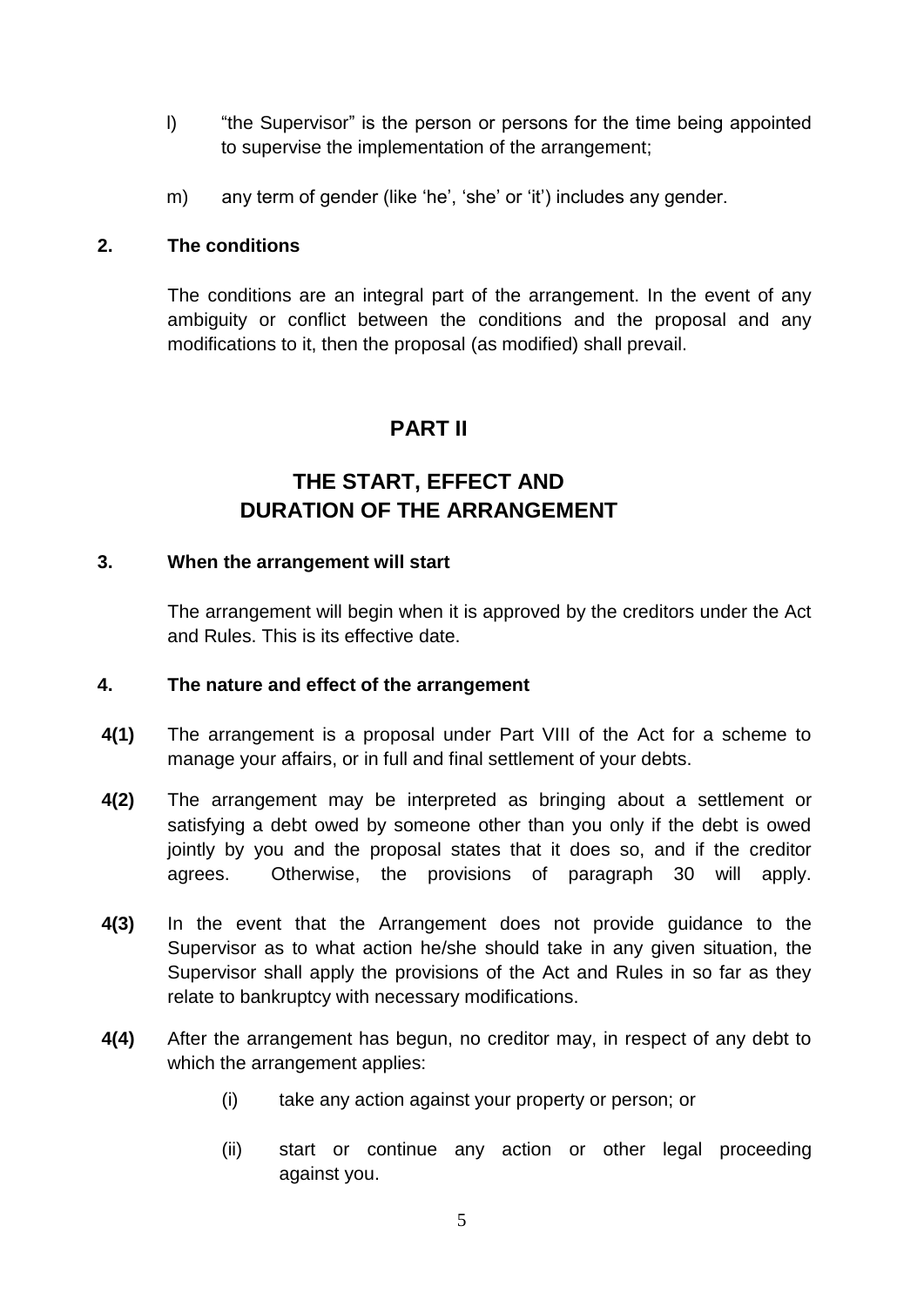- **4(5)** Nothing in these conditions affects the following rights in any way:
	- (i) the right of any secured creditor to enforce their security unless they agree;
	- (ii) the right of the Supervisor or any creditor to present a bankruptcy petition under section 264(1)(c) of the Act if you fail to keep to the arrangement;
	- (iii) the right of any creditor to bring or continue legal proceedings against you and to obtain a judgment against you for the full amount of their debt for the sole purpose of making a claim against your insurer under the Third Party (Rights Against Insurers) Act 1930.

## **5. How long the arrangement will last**

- **5(1)** Unless extended under these conditions, the arrangement will continue until the end of the period stated in the proposal.
- **5(2)** The Supervisor may, if he/she thinks fit for the purposes of fulfilling the arrangement, extend the arrangement by sending a notice saying so ("an extension notice") to you and to all creditors. The notice must include details of the period the Arrangement has been extended by and confirm the revised duration of the Arrangement.
- **5(3)** The Supervisor must include details of any extension notice in the next report to creditors and must state the reasons for the extension. Where the Arrangement is in its final year any extension notice must be sent at least 7 days before the arrangement is due to expire.
- **5(4)** Where an extension notice is sent, the arrangement will continue for the period stated in the notice. The extension will start on the date immediately after the day the arrangement would have expired and the monthly contributions payable will be the same amount as those payable in the last month of the arrangement before the start of the extension.
- **5(5)** If the Supervisor has called a creditors meeting for a date after the arrangement would otherwise have expired, then the arrangement will be extended to the date of that meeting and of any adjournment to the meeting.
- **5(6)** Where you have failed to disclose and/or pay exceptional income into the IVA, the term of the IVA may be extended by up to a maximum of 6 months to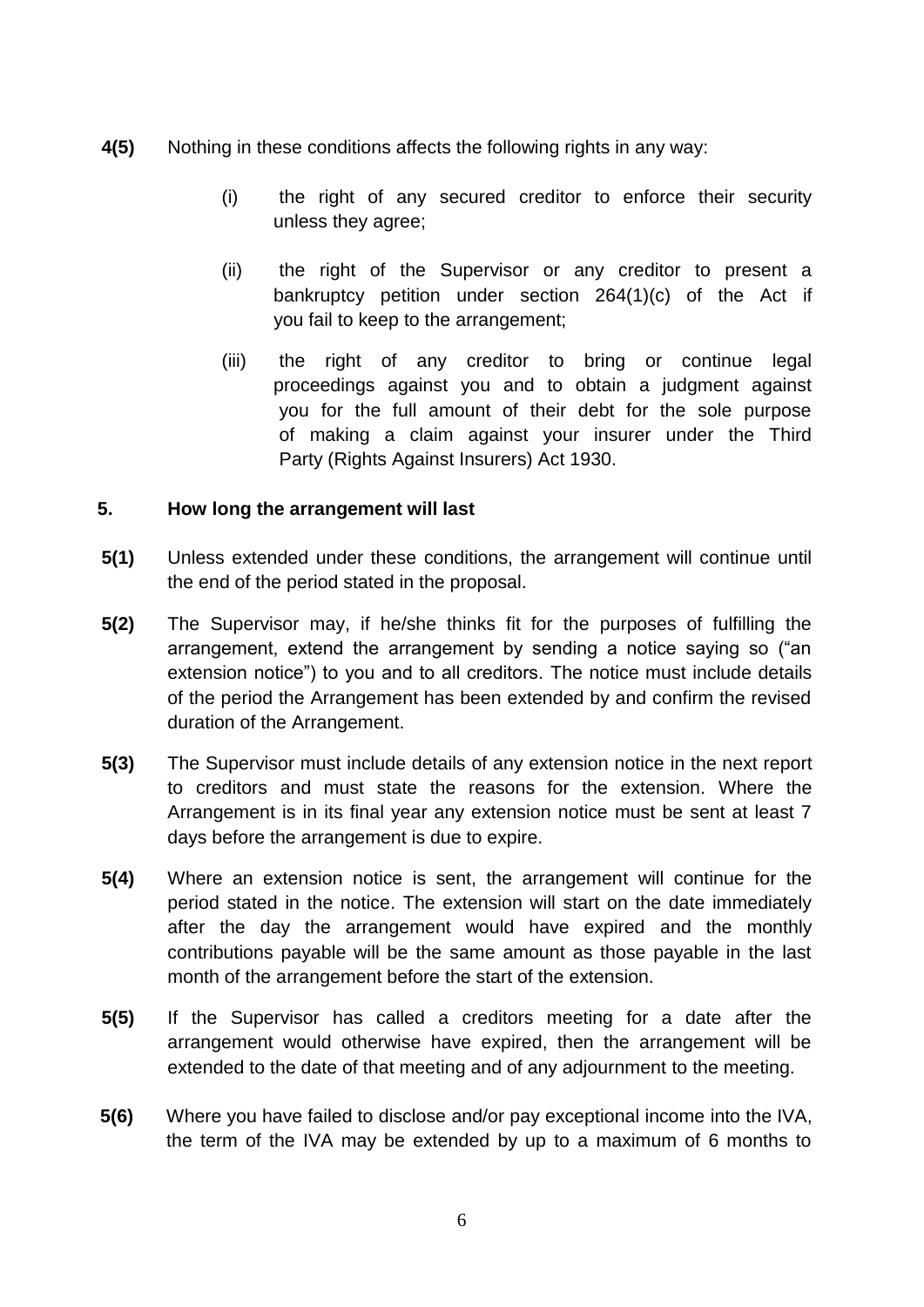recover any sums due (to remedy the breach), without any modification being required.

**5(7)** Any extension for a period longer than 12 months must be approved by a variation.

## **6. Completing the arrangement**

- **6(1)** When the arrangement ends, and if you have complied with your obligations under the arrangement, the Supervisor will issue a certificate ("the completion certificate") stating that you have fully complied with it.
- **6(2)** Except as set out in paragraph 4(5), when the Supervisor has issued a completion certificate, you will be released from all debts that are subject to the arrangement.

## **7. Substantial compliance**

- **7(1)** The Supervisor may, if he/she thinks fit, issue a completion certificate even if you have not complied with all your obligations under the arrangement, provided that you have:
	- (i) made all payments required of you under the arrangement;
	- (ii) fully explained any breach of the arrangement, as required by the Supervisor;
	- (iii) paid the Supervisor any sum that he/she has reasonably requested to compensate the creditors for any reduction in dividend caused by your breach of the arrangement.
- **7(2)** If the Supervisor issues a completion certificate under paragraph 7(1), the arrangement will be treated as fully complied with and you will be released from all your debts as provided in paragraph 6(2).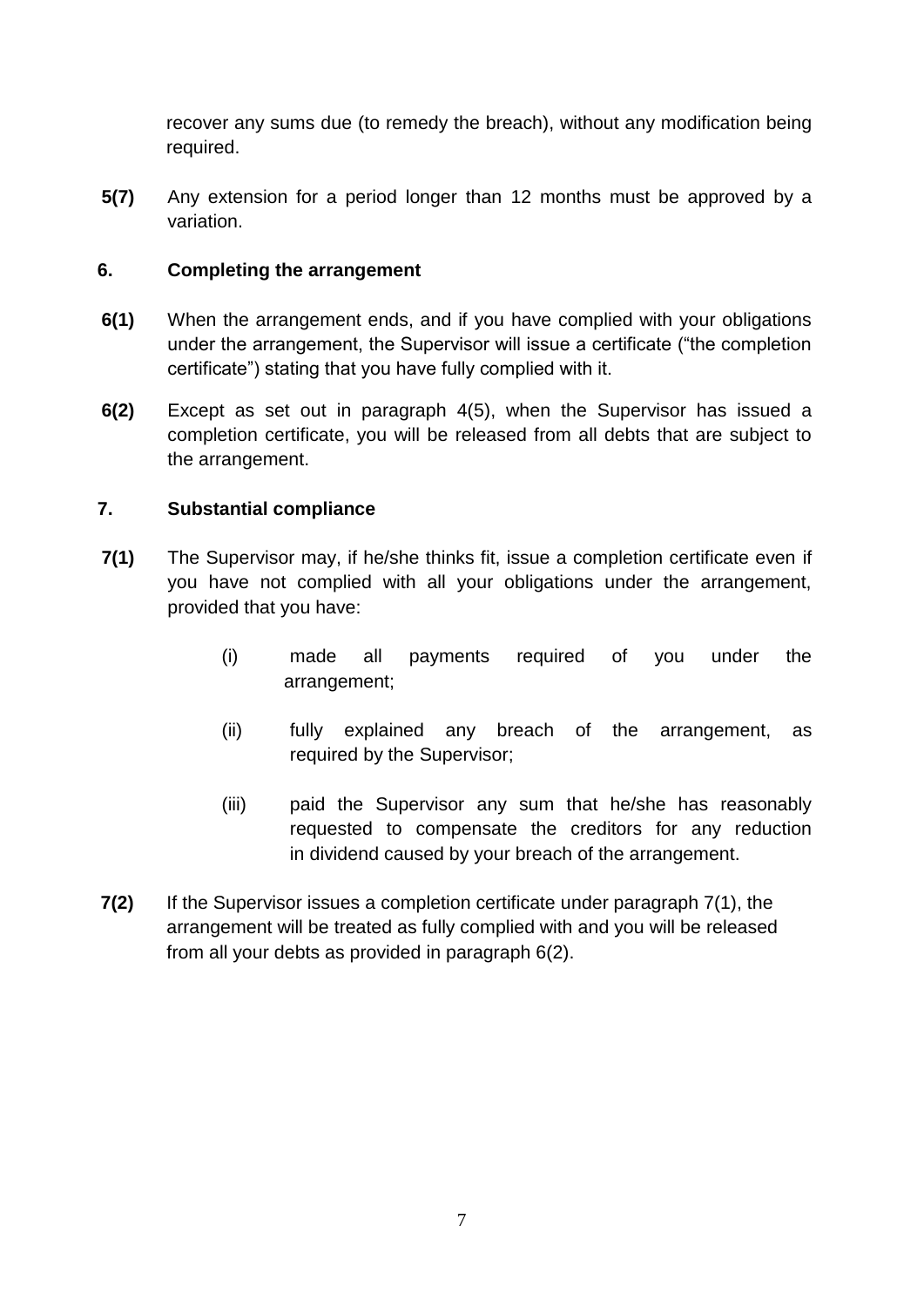# **PART III**

# **YOUR DUTIES AND OBLIGATIONS**

## **8. Your duties in relation to the Supervisor**

- **8(1)** While the arrangement is in force, you promise as the Supervisor reasonably requires to carry out his/her functions and duties under the arrangement to:
	- (i) give the Supervisor such information about your assets, liabilities and other affairs;
	- (ii) meet the Supervisor, his/her agents, representatives or nominees at such times;
	- (iii) keep the Supervisor informed of your current residential address and employment details; and
	- (iv) do all such other things as the Supervisor reasonably requires.
- **8(2)** You promise to give the Supervisor whatever type of accounts or details (or both) of your income and expenditure relating to your affairs, for whatever date and period, as the Supervisor may reasonably require.
- **8(3)** If at any time during the arrangement you acquire or are left with "afteracquired assets" as described in paragraph 14, or where your income increases and you have to make contributions out of income, you must as soon as reasonably possible tell the Supervisor about the asset or increase in income.
- **8(4)** You must get the Supervisor's written consent before you sell, charge or otherwise dispose of any interest you may have in any asset subject to the arrangement.
- **8(5)** You must inform the Supervisor at any time that you are in receipt of additional income. You must come to a satisfactory arrangement with the Supervisor as to what increased amount should be paid into the arrangement. If you do not do so you could become liable as detailed in paragraph 10(8).
- **8(6)** You must not obtain any further credit greater than £500 without the prior written approval of your Supervisor, except for public utilities and to refinance any balloon payment at the end of a vehicle Hire Purchase Agreement. If you do obtain credit of more than £500 without the consent of your Supervisor, this will constitute a breach of your arrangement. This clause does not apply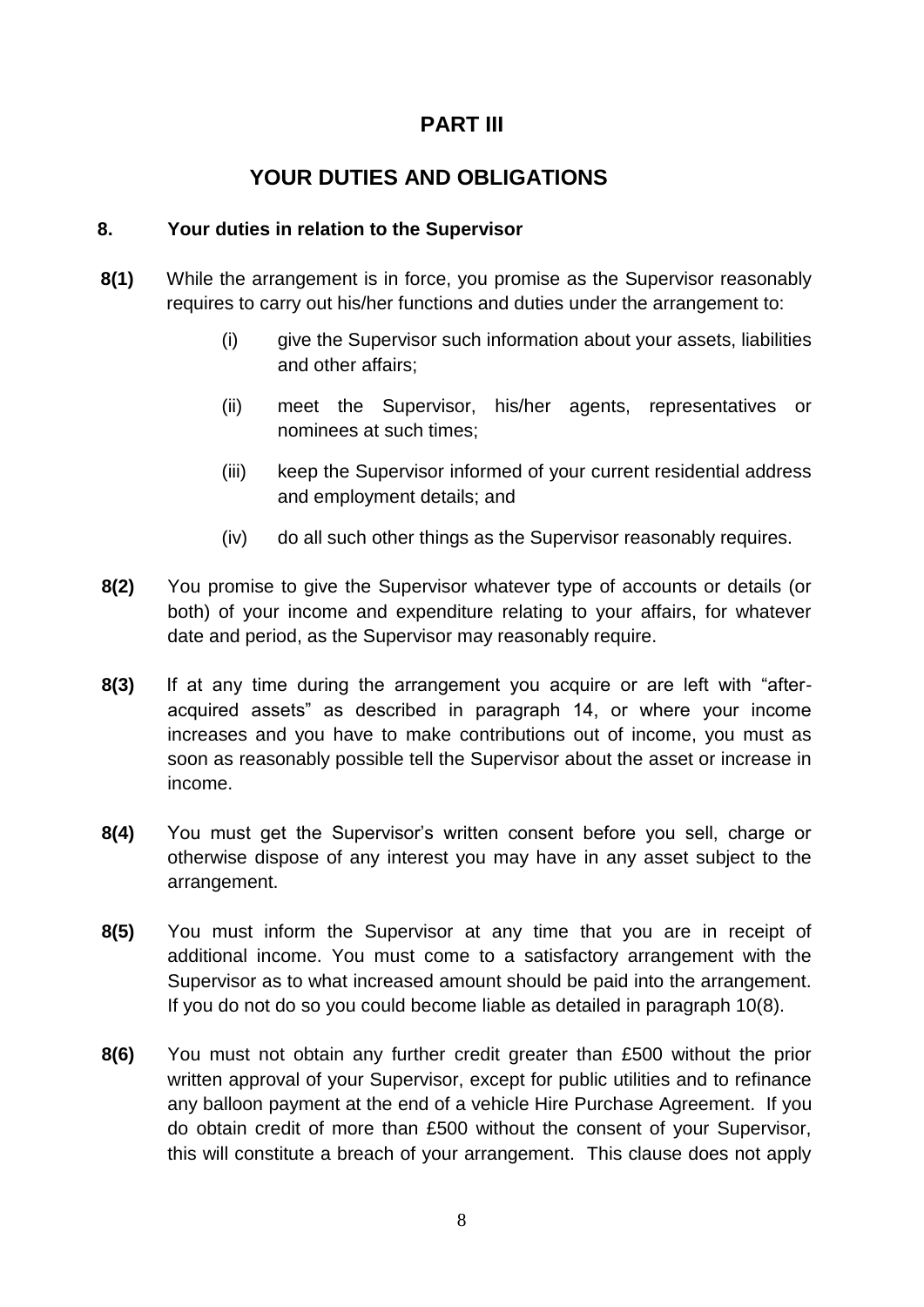to any remortgage or release of equity in your property for the purpose of the arrangement.

- **8(7)** Where you are employed, you must report any overtime, bonus, commission or similar to the Supervisor if not included in the original surplus calculation, where the sum exceeds 10% of your normal take home pay. Disclosure to the Supervisor must be made within 14 days of receipt and 50% of the amount (over and above the 10%) shall be paid to the Supervisor within 14 days of the disclosure. Failure to disclose and/or pay into the IVA any such overtime, bonus, commission or similar by you will be considered a breach of the IVA.
- **8(8)** If you are faced with an emergency item of expenditure or an unforeseen reduction in income and you are unable to pay either the full amount due or anything at all, then, subject to the discretion of your Supervisor, you may be allowed to take payment holidays or make reduced payments without a variation being required. This is subject to three conditions, all of which have to be met:
	- (i) Full details of your inability to pay must be demonstrated to the Supervisor's satisfaction;
	- (ii) In total no more than the equivalent of 9 months payments can be agreed to be missed in this way; and
	- (iii) The duration of the IVA will be extended by no more than 12 additional months to recover the sums due, unless you have otherwise made good the shortfall.

Any missed payments agreed by your Supervisor in this way should not be counted in the arrears of contributions which would be regarded as a breach of the IVA and details of this will be included in the next report to creditors.

# **PART IV**

# **BREACH OR NON-COMPLIANCE**

# **If you breach the arrangement**

- **9(1)** You will be regarded as in breach of the arrangement if:
	- (i) you have at any time arrears of contributions equivalent to 3 months or more of the contributions proposed in the proposal (subject to the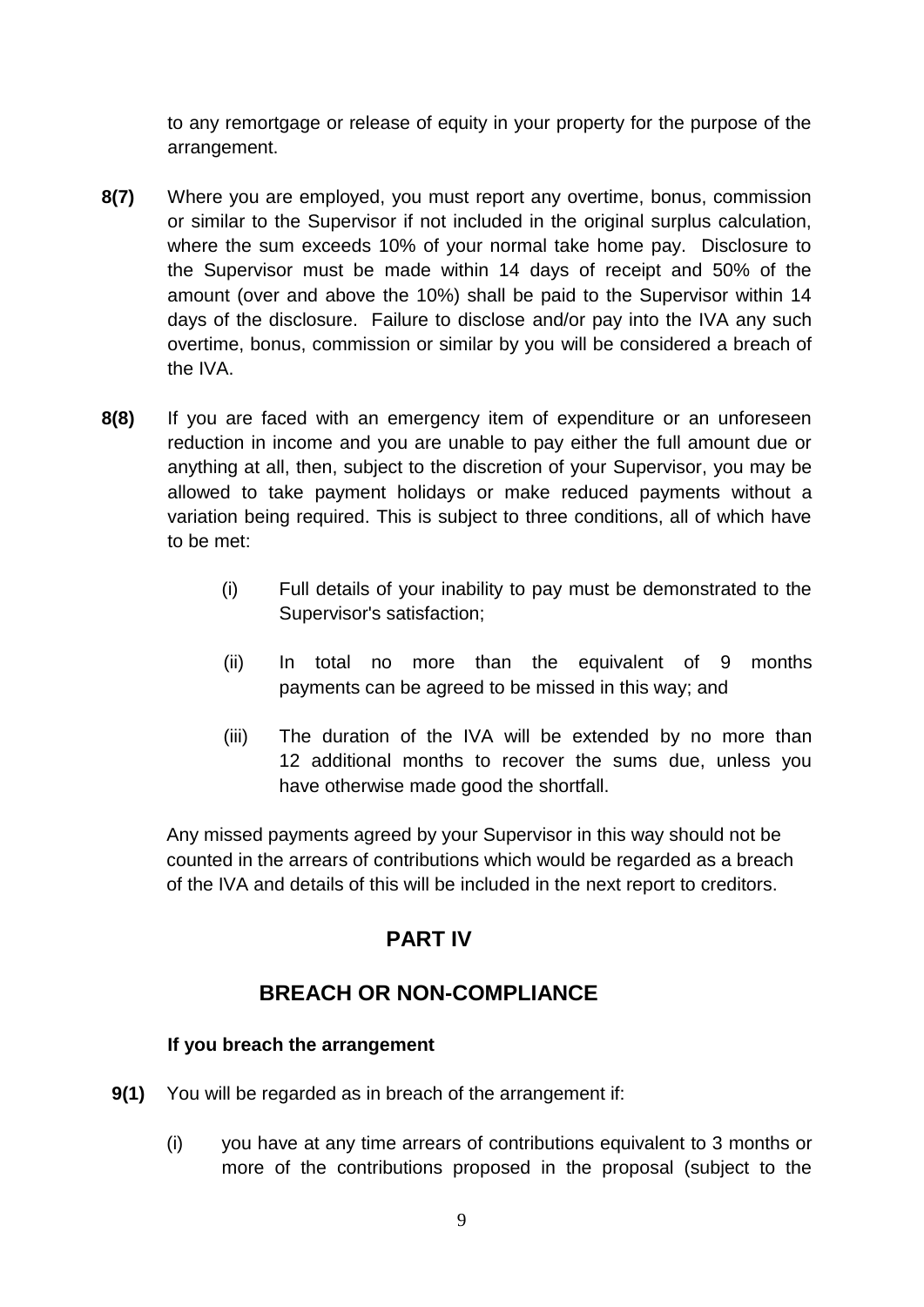exceptions in paragraph 8(8)). If you are in breach in this way but later repay all or some of the arrears, you will be in breach again if the same level of arrears recurs;

- (ii) your debts and liabilities exceed by 15% or more the figure you have estimated for such debts and liabilities for the purposes of the proposal (and if such breach occurs the Supervisor will – without affecting any other alternative available to them – ask the creditors what they wish to do in the context of the arrangement overall);
- (iii) information that was false or misleading in any significant detail or contains any significant omissions:
	- a) was contained in any statement of affairs or other document that you supplied under Part VIII of the Act to any person; or
	- b) was otherwise made available by you to creditors at or in connection with any meeting of creditors held, or any resolution taken, concerning the arrangement.
- (iv) you fail to do anything that the Supervisor may for the purposes of the arrangement reasonably ask of you; or
- (v) you fail to comply with any other of your obligations under the arrangement.

## **If you fail to comply**

## **9(2) Non-compliance with the arrangement**

If you do not comply with your obligations after the Supervisor has given you written notice specifying how long you have to do so, then the Supervisor may end the arrangement at his/her discretion. The Supervisor must report to the creditors when issuing the annual report under Rule 5.31 of the Rules, or earlier if he/she thinks appropriate, if any of the following occurs:

- (i) The Supervisor becomes aware that a bankruptcy petition has been served against you while the arrangement is in force.
- (ii) You fall more than 3 months into arrears with contributions from income (subject to the exceptions in paragraph 8(8)), or fail to pay the additional sums due in respect of overtime etc.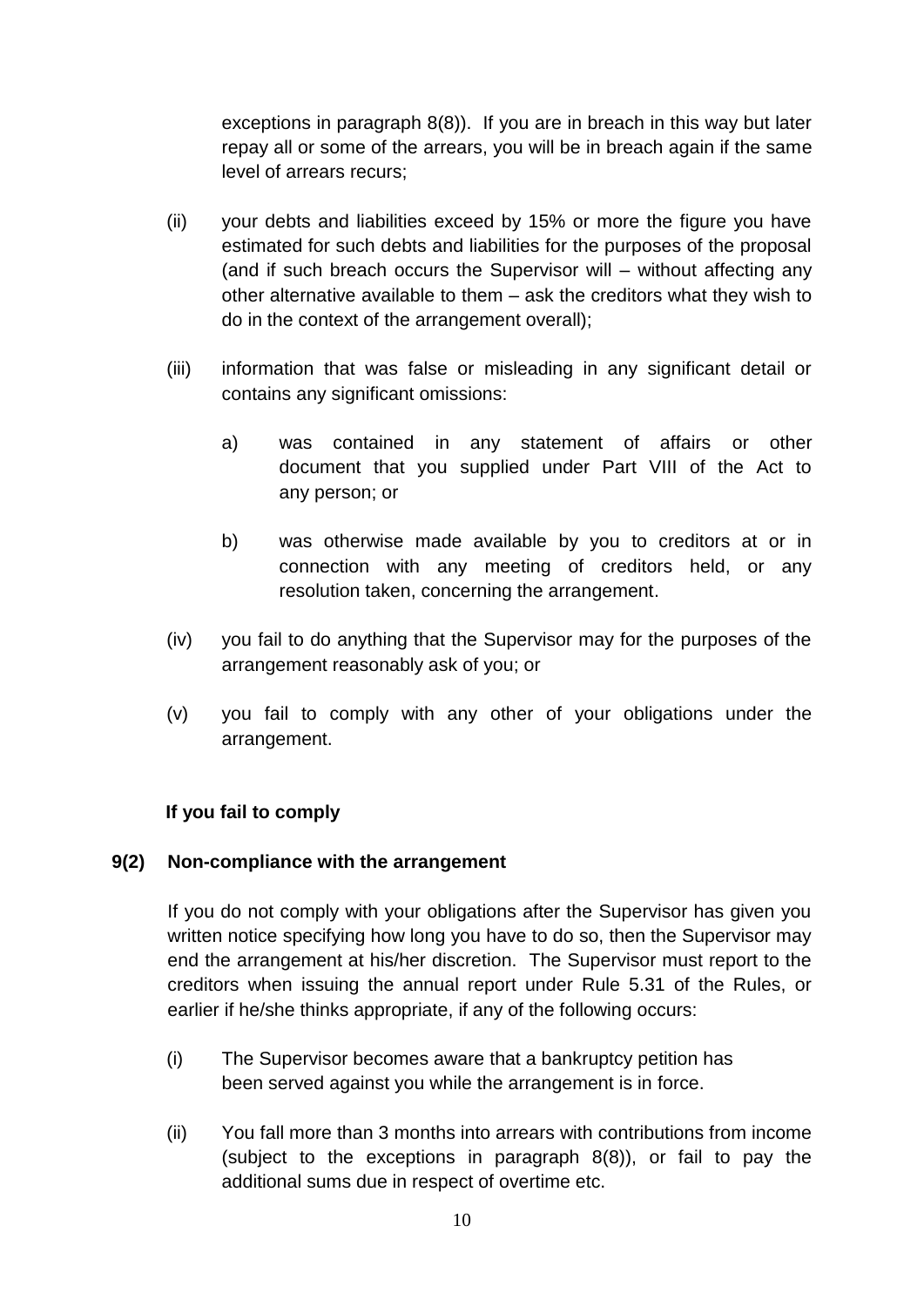- (iii) You are in breach of any obligation about the realisation of assets or after-acquired property.
- (iv) You fail to comply with any other of your obligations set out in the proposal.

## **Procedure following breach**

## **9(3) Notice of breach**

If, at any time, the Supervisor thinks that you are in breach of the arrangement, then, unless you correct the breach immediately, the Supervisor will as soon as possible send you a notice ("Notice of Breach") identifying the breach. This will require you within 1-3 months (at the Supervisor's discretion) of receiving the notice:

- (i) to remedy the breach if it can be remedied; and
- (ii) if the Supervisor thinks fit, to fully explain the breach.

## **9(4) Remedy of breach**

If, within 1 - 3 months as referred to in sub-paragraph 9(3), you:

- (i) remedy your breach of the arrangement; and
- (ii) if so required in the Notice of Breach, fully explain the breach;

then the Supervisor will take no further action against you, except to report the breach to the creditors when he/she next sends an annual report to creditors on the progress and effectiveness of the arrangement, or on the next convenient occasion, if earlier.

## **9(5) Failure to remedy breach**

If you have not acted as specified in sub-paragraph 9(4) within the time allowed, the Supervisor must report within 28 days to creditors and either issue a Certificate of Termination or if the Supervisor feels it appropriate seek creditor views (voting to be as set out in the Rules) to do one of the following:

(i) vary the terms of the arrangement; or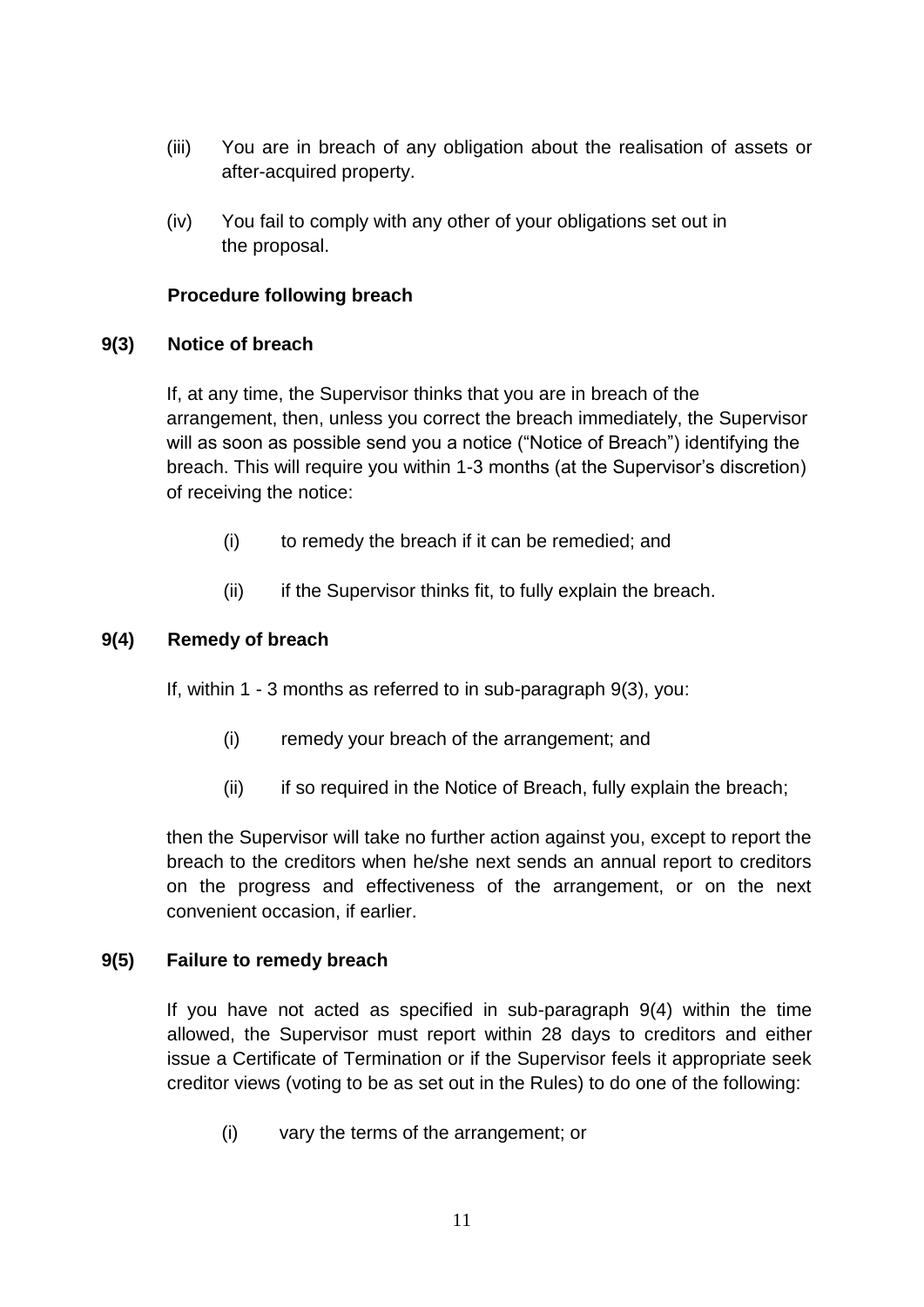- (ii) issue a certificate ("Certificate of Termination") ending the arrangement because of the breach; or
- (iii) present a petition for your bankruptcy.

## **9(6) Termination on your request**

The Supervisor may issue a Certificate of Termination if you request this in writing, but may delay doing so until the Supervisor's administration of the estate has been completed.

# **PART V**

# **THE SUPERVISOR'S FUNCTIONS, POWERS ETC**

## **10. Supervisor's duties**

- **10(1)** The Supervisor must supervise your fulfilment of your obligations under the arrangement and administer the arrangement.
- **10(2)** The Supervisor must lodge all funds held for the purpose of the arrangement in a UK bank or building society account. He/she may place on deposit any funds he/she holds that in his/her opinion are not needed for the immediate purposes of the arrangement. The Supervisor will arrange for income tax to be paid at source from any interest earned on the funds he/she holds.
- **10(3)** The Supervisor will have the power to do such things as are necessary or helpful to implement this proposal (without limiting the powers available to the Supervisor in law).
- **10(4)** The Supervisor will not be personally liable for any liabilities incurred by you or otherwise.
- **10(5)** Completion or termination (or both) of the arrangement will not affect the Supervisor's power to carry out such functions and to exercise such powers as are necessary for him/her to fulfil his/her duties, obligations and responsibilities under the arrangement, Act and Rules and to resolve any matters that arise during the arrangement.
- **10(6)** The Supervisor will have no duty to perform any act or carry out any function except those specified in the arrangement, Act or Rules.
- **10(7)** The Supervisor will have discretion to allow your contribution to reduce by no more than 15% (relative to the original proposal or last agreed variation) of the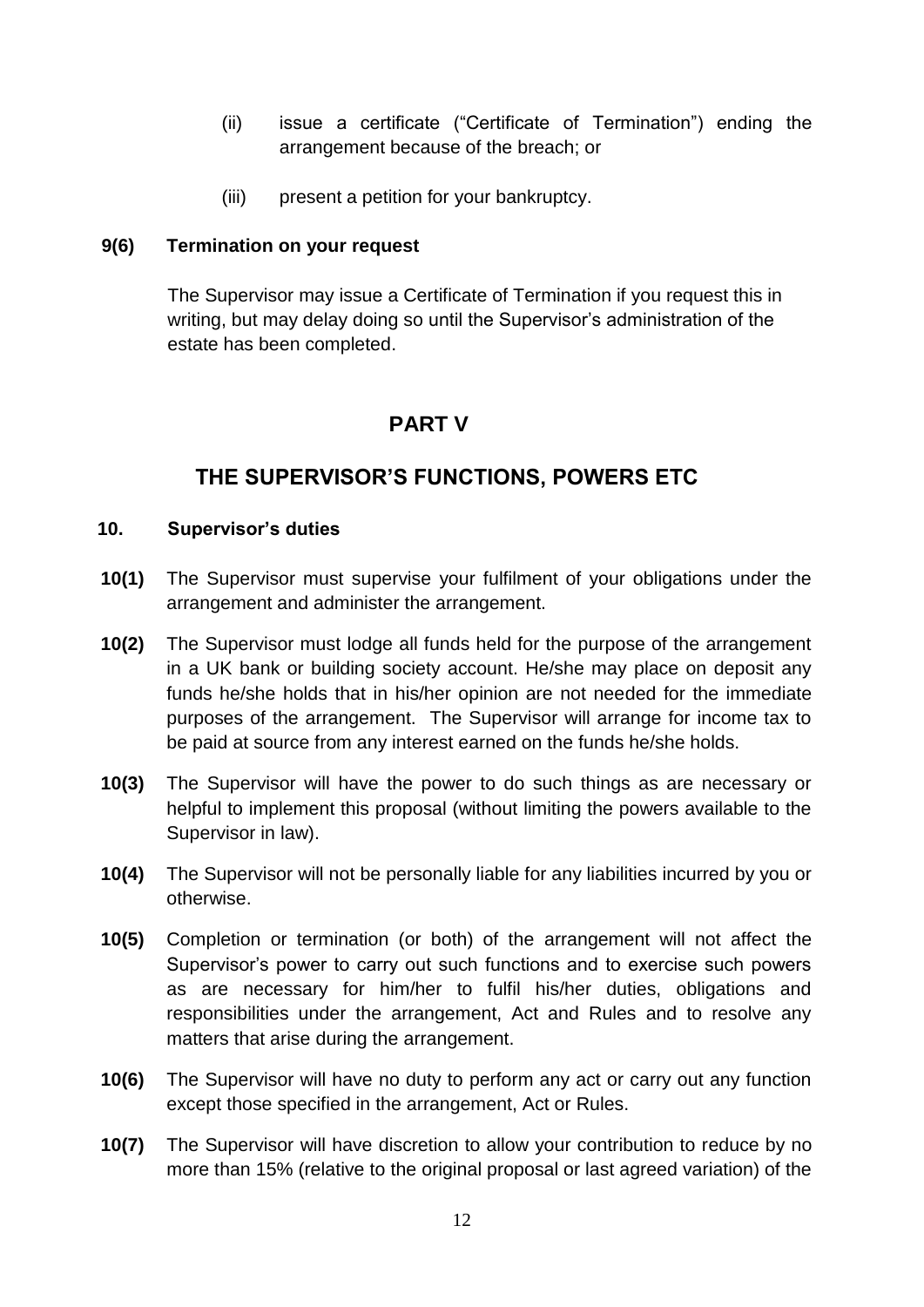forecast monthly contribution. If the reduction is more than the 15% against the forecasted monthly contribution, the Supervisor must convene a meeting of creditors to request a variation in the monthly contribution.

- **10(8)** The Supervisor on failure to reach agreement with you in respect of your obligation under paragraph 8(5) will issue a notice of breach.
- **10(9)** The Supervisor is not required to retain any funds for the petition of your bankruptcy.
- **10(10)** The Supervisor is required to review your income and expenditure once in every 12 months by reference to latest form P60, pay slips and proof of increase in any expenditure. You will be required to increase your monthly contribution by 50% of any net surplus one month following such review.
- **10(11)** The arrangement shall terminate when the Supervisor issues a Certificate of Termination.

## **11. Removing the Supervisor from office**

- **11(1)** If a good reason is given, the Supervisor may be removed from office by the court or by a resolution of a creditors meeting.
- **11(2)** A notice served by a creditor who is owed at least one quarter of the value of debts on the Supervisor for the purpose of convening a creditors meeting to remove the Supervisor from office must set out the reasons for the removal.
- **11(3)** The notice sent out by the Supervisor to creditors convening such a meeting must state the reasons for seeking to remove the Supervisor. It must be accompanied by a report on the Supervisor's administration of the arrangement, including an up-to-date summary of receipts and payments.

## **12. When the Supervisor leaves office**

- **12(1)** If the creditors resolve to accept the resignation of a Supervisor or to remove a Supervisor from office, and another person will take over the office of Supervisor for the time being, then the Supervisor who is resigning or being removed must leave office immediately.
- **12(2)** If the creditors resolve to accept a Supervisor's resignation or to remove a Supervisor from office, and no other person takes over the office of Supervisor for the time being, then that resignation or removal will not take effect. In that case the Supervisor must not leave office until a creditors meeting or the court appoints a replacement Supervisor.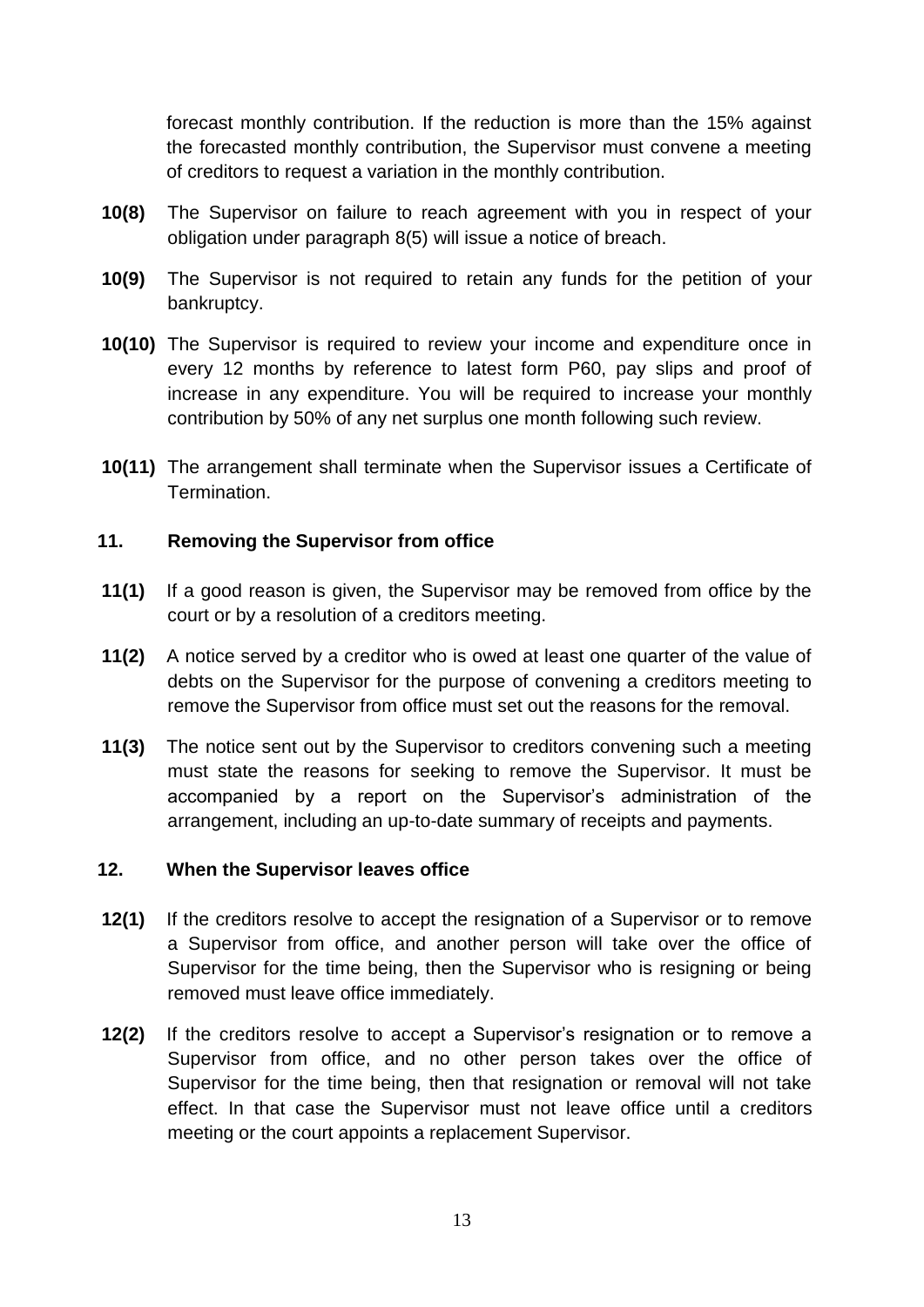- **12(3)** The Supervisor must leave office immediately if he/she ceases to be currently qualified to act as Supervisor.
- **12(4)** A Supervisor who, for any reason, leaves office must, as soon as practicable, give the new Supervisor or Supervisors all books, records and papers about the arrangement and the Supervisor's administration of it, and all assets of which he/she is a trustee under the arrangement.
- **12(5)** Former Supervisors must help the new Supervisor of the arrangement from time to time in whatever way he/she may reasonably require to find out what happened while the former Supervisor held office.

## **13. Vacancy in the office of Supervisor**

- **13(1)** If, for any reason, there is a vacancy in the office of Supervisor, that vacancy may be filled by someone appointed at a meeting of creditors or by the court.
- **13(2)** If no Supervisor is in office, such a meeting of creditors may be convened by you, any creditor, any person who was in the same firm, LLP or company as the Supervisor immediately before the vacancy occurred, or by the former Supervisor's authorising body.
- **13(3)** If a meeting of creditors is called when no Supervisor is in office, the person who convened the meeting must act as chair of that meeting.

# **PART VI**

# **ARRANGEMENT ASSETS**

## **14**. **Assets and after acquired assets**

- **14(1)** Property other than excluded assets belonging to or vested in you at the date of commencement of the arrangement which would form part of your estate in bankruptcy shall be subject to the arrangement**.**
- **14(2)** Subject to the following sub-paragraph, the Supervisor may claim as an asset of the arrangement any after-acquired assets. Any such asset will be subject to and be an asset of the arrangement.
- **14(3)** After-acquired assets must only be sold or realised to the extent necessary to repay the creditors 100 pence in the pound including the costs of the arrangement.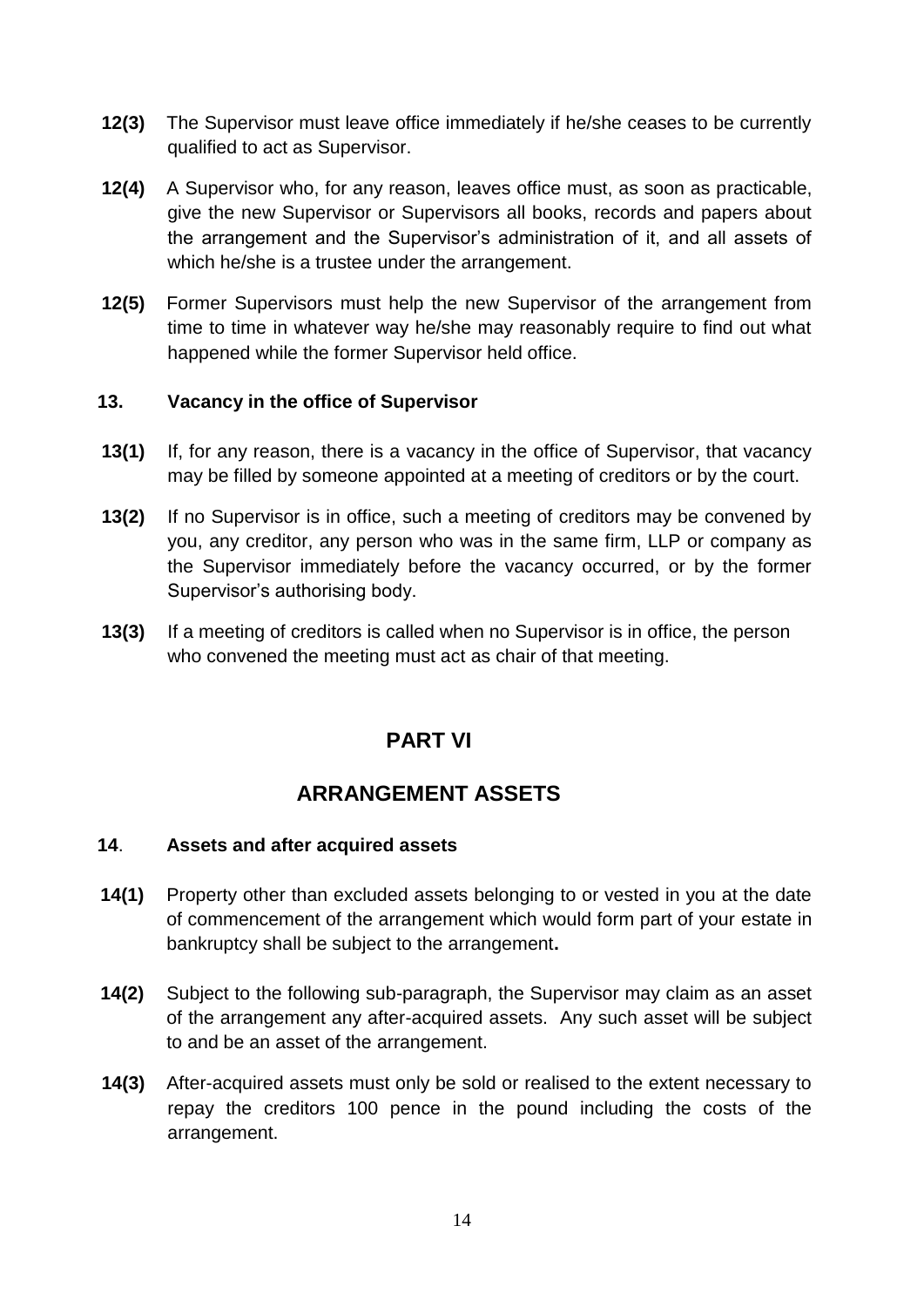## **15. Holding arrangement assets in trust**

Whilst the arrangement is in force:

- **15(1)** You must hold in trust for the purposes of the arrangement any property in your possession, custody or control that is an asset of the arrangement, until it is realised (if required) in accordance with the arrangement.
- **15(2)** The Supervisor must hold in trust for the purposes of the arrangement any property in his/her possession, custody or control that is an asset of the arrangement.

## **16. In the event of your death**

**16(1)** Should you die during the term of the arrangement property constituting an asset of the arrangement in your or the Supervisor's possession, custody or control shall be held upon trust for the purposes of the arrangement until it is realised.

# **PART VII**

# **DIVIDENDS AND CLAIMS**

## **Dividends and claims**

- **17(1)** The Supervisor may accept for dividend purposes claims submitted by creditors as at the effective date. If any creditor does not make any claim in writing within 4 months after the effective date or by the date of the first dividend (whichever is the later), then that creditor may only participate in dividend payments to the extent set out in paragraph 17.3 below.
- **17(2)** The Supervisor has the discretion to admit claims of £1,000 or less without a claim form, or claims submitted that do not exceed 110% of the amount stated by you in the proposal, without the need for additional verification.
- **17(3)** If a creditor makes a late claim, the Supervisor will allow this for dividend purposes, subject to the requirement to adjudicate the authenticity and value of the claim. The creditor will be entitled to participate and to receive their full share of dividends including those paid to date (insofar as funds are or become available), but is not entitled to disturb a distribution made prior to the submission of the late claim.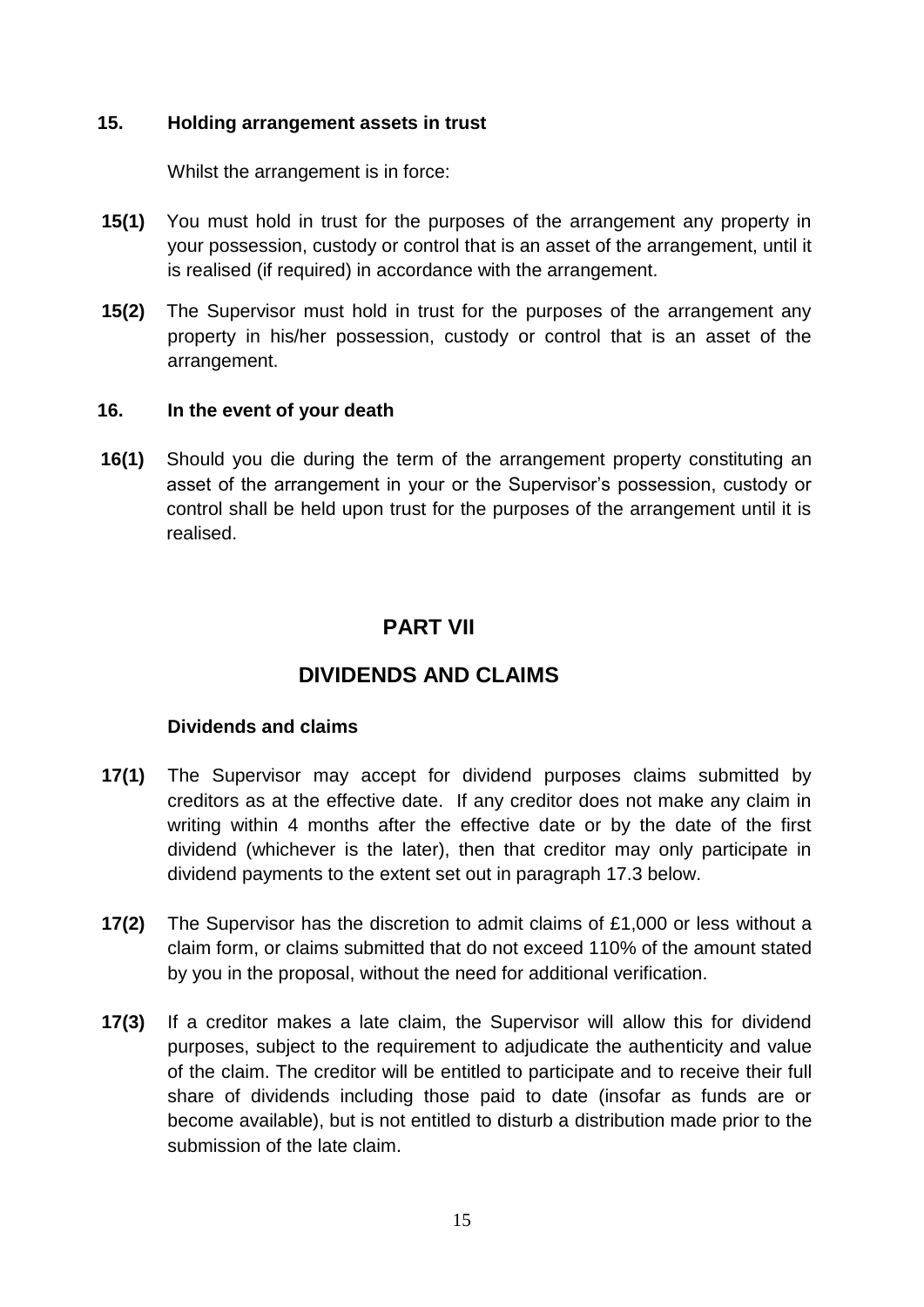- **17(4)** The Supervisor may ask for any further details or documents he/she think necessary to establish the amount due to any person claiming to be a creditor.
- **17(5)** The claims of secured creditors, foreign currency debts, debts payable at a future time, and interest on debts will be dealt with in accordance with the Bankruptcy Rules.
- **17(6)** Where Section 323 of the Act applies and a creditor is obliged, for whatever reason, to make a payment to you during the continuance of the arrangement, then that payment shall be used first in reduction of that creditor's claim. If such application results in the creditor's claim being entirely extinguished any surplus will be treated as an asset of the arrangement and paid to the Supervisor for the benefit of the arrangement.

## **Unclaimed and returned dividends**

- **17(7)** Where a final dividend remains unclaimed 6 months after that distribution has been made the Supervisor shall pay those funds to those creditors whose final dividend has been claimed. Where redistribution of these funds is cost prohibitive (for example the cost of making payment is in excess of the funds in hand) the remaining funds will be dealt with in accordance with 17(9).
- **17(8)** Where an interim dividend remains unclaimed or is returned to the Supervisor during the term of the Arrangement the Supervisor shall take reasonable steps to allocate that payment (reasonable steps will not extend beyond providing the creditor with details of your name or previous known name, address and any known previous address, date of birth, details of the account reference held and or a copy of the proof of debt submitted in respect of that claim). Where it is not possible to allocate the unclaimed or returned dividend then the Supervisor may discount the proof of debt received and distribute the funds to those creditors whose dividends have been claimed. A creditor whose claim has been discounted under these provisions is entitled to resubmit a claim that will be dealt with in accordance with 17(3).
- **17(9)** The Supervisor must pay you any funds he/she holds representing dividends that are still un-cashed/unclaimed/returned 6 months after redistributing funds in accordance with 17(7). Once this has been paid to you the creditors have no further claim to these funds.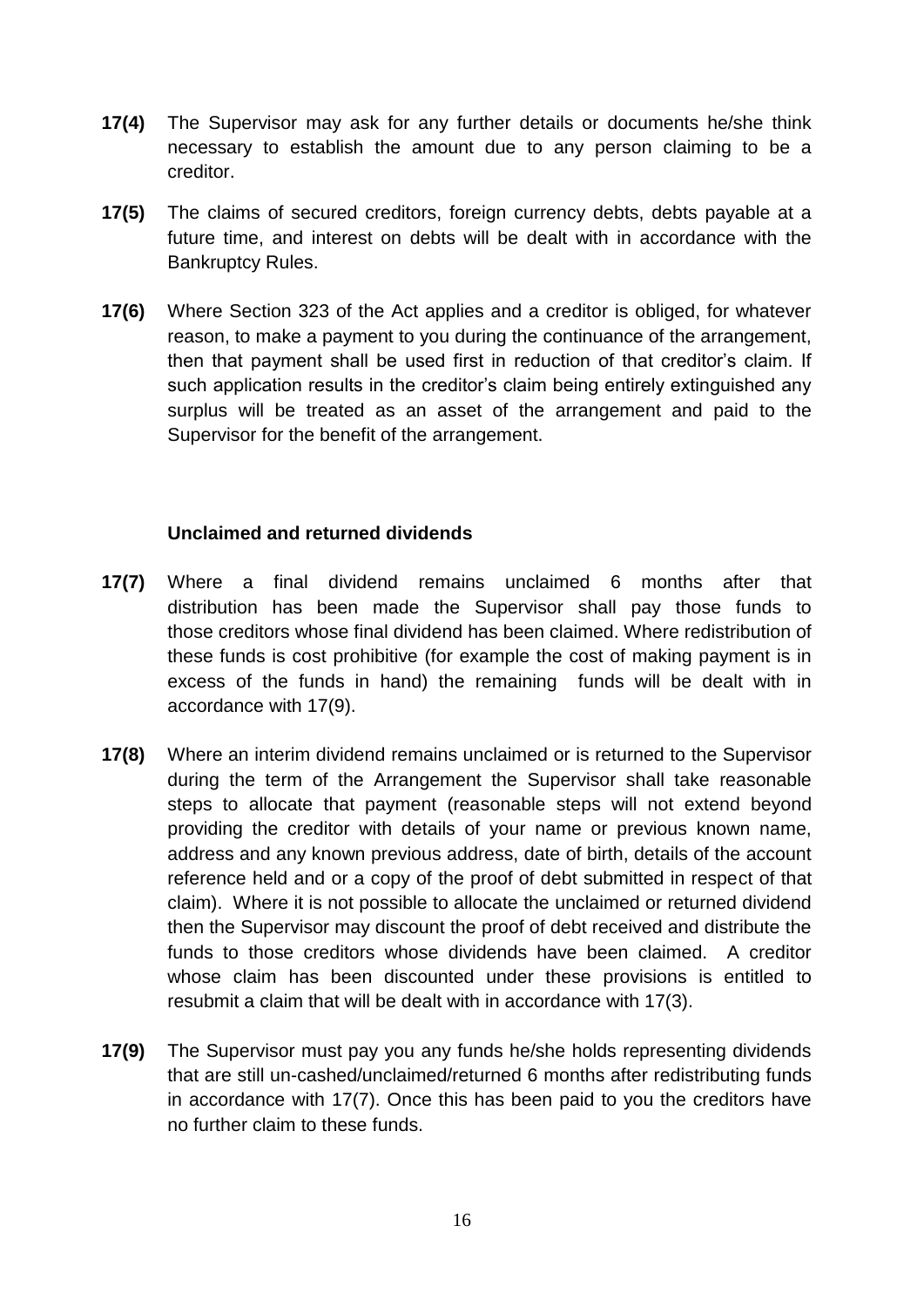**17(10)** All amounts paid into the arrangement are intended to be used to pay dividends to unsecured creditors (after payment of the costs of the arrangement). However, if at the end of the arrangement up to £200 remains in the scheme, the Supervisor may choose to return this to you as a surplus. In the event this remains unclaimed 6 months after the payment is issued or is returned, the Supervisor can utilise the funds to locate and make payment to you or can make a donation to a registered charity of the Supervisor's choice.

# **PART VIII**

# **CREDITORS WHO DO NOT HAVE NOTICE**

## **Creditors who do not have notice**

**18**. This voluntary arrangement will be binding on any creditor whose claim has been omitted from it, but who would have been entitled to vote if they had been notified of the creditors meeting called to approve it.

On discovering the claim of such a creditor, the Supervisor must send immediate notice requiring them to give details of their claim as at the effective date.

Four months after sending the above notice, the Supervisor may use his/her discretion to exclude such a creditor from dividend if the creditor has not by then made the claim in writing.

# **PART IX**

# **MEETINGS OF CREDITORS**

## **19. Power to call or requisition meetings of creditors**

- **19(1)** The Supervisor may, if he or she wishes, summon and conduct meetings of creditors for any purpose connected with the arrangement in accordance with the Act and the Rules.
- **19(2)** With your consent, you or the Supervisor may propose variations to the proposal after it has been approved and these may be considered at a creditors meeting convened by the Supervisor for this purpose in accordance with paragraph 19.4.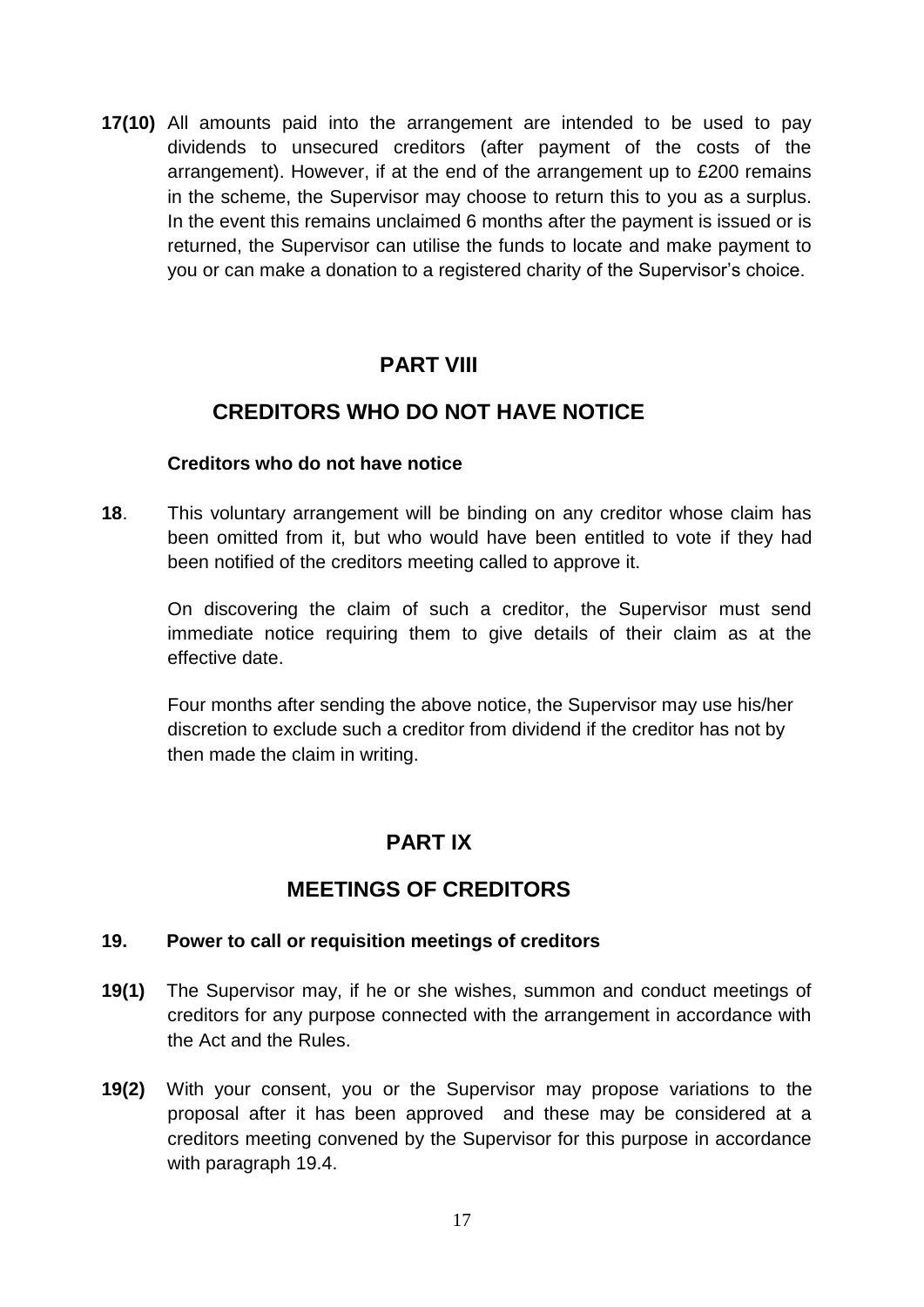- **19(3)** The Supervisor is entitled to make a reasonable charge in connection with any submitted variation.
- **19(4)** The Supervisor must give at least 28 days' notice of the meeting to the creditors. Rule 5.23(1) of the Rules will apply to the creditors meeting in deciding whether the necessary majority has been obtained. If the necessary majority is obtained at the meeting, then the variation(s) or modification(s) will bind every person who is subject to the arrangement. Rule 12A.21 of the Rules will apply (quorum at meetings). Rules 5.18 to 5.22 and 5.24 will also apply (conduct of meeting, voting rights and adjournment).

# **PART X**

# **CONDITIONS WHERE TAX AUTHORITIES ARE CREDITORS**

## **20. HM Revenue & Customs (**"**HMRC**"**) claims**

- **20(1)** The HMRC provisional claim in the arrangement will include (i) any tax credit overpayment; (ii) self-assessment payments on account due for the tax year in which the arrangement is approved; (iii) PAYE/SC/NIC deductions due to the date of approval; plus (iv) any other earlier unpaid liabilities.
- **20(2)** The HMRC final claim in the arrangement will also include the selfassessment balancing adjustment for the tax year in which the arrangement is approved, due with the self-assessment return on 31 January of the following year.

## **21. Income beginning after approval**

You will be responsible for payment of self-assessment/NIC on any source of income that begins after the date of approval of the arrangement.

## **22. Post-approval statutory returns and payments**

All statutory returns and payments due to HMRC following approval must be provided on or before the date they fall due.

## **23. Overdue accounts and returns**

You must send all statutory accounts and returns overdue at the date of the creditors' meeting to HMRC within 3 months of the approval date, with any other information or explanations required.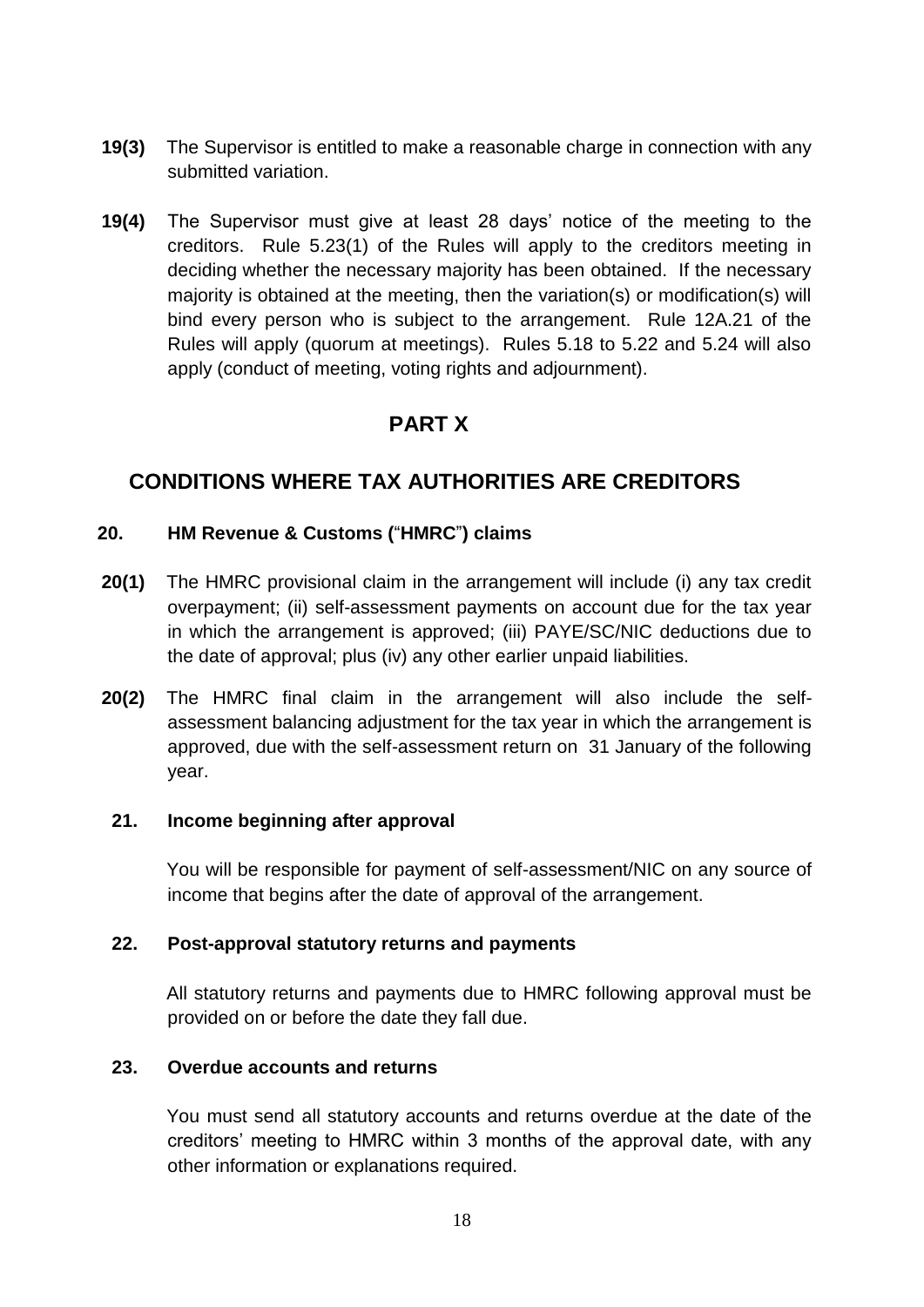## **24. Funds to be paid to Supervisor**

From the date the arrangement is approved to the 5 April ending that tax year, you must pay your monthly charge for income tax/NIC, as it appears in the income and expenditure statement, to the Supervisor for the benefit of the arrangement.

## **25. Restriction on payment of dividend**

No non-preferential dividend will be made until (i) HMRC has received a selfassessment return for the tax year in which the arrangement is approved; or (ii) a VAT or other levy or duty return due to HMRC to the date of the meeting has been filed; or (iii) an HMRC determination or assessment has been made and the Supervisor has admitted HMRC's final claims.

## **26. Set-off of repayments**

Any repayment due to you from HMRC relating to a period before the arrangement was approved shall be applied firstly against the HMRC claim in the arrangement. Any surplus will be repaid to you and you must pay it to the Supervisor for the benefit of the arrangement.

Any repayment due to you from HMRC relating to a period after the arrangement was approved shall be applied firstly against other sums owed to HMRC for the post arrangement period. Any surplus will be repaid to you and you will pay it to the Supervisor for the benefit of the arrangement.

## **27. No response from HMRC**

If you were not self-employed and have not traded during the tax year in which the IVA was agreed and if there are no outstanding returns due to HM Revenue and Customs (HMRC) and no contact has been made by HMRC with the Supervisor within 4 months after the effective date, the Supervisor has the discretion to disregard the requirement in paragraph 25 of the standard conditions to not make a non-preferential dividend before the Supervisor has admitted the HMRC final claim. If the Supervisor commences payment of dividends, notification should be sent to HMRC and funds may be retained to pay an equivalent dividend to HMRC based on the amount shown in the statement of affairs.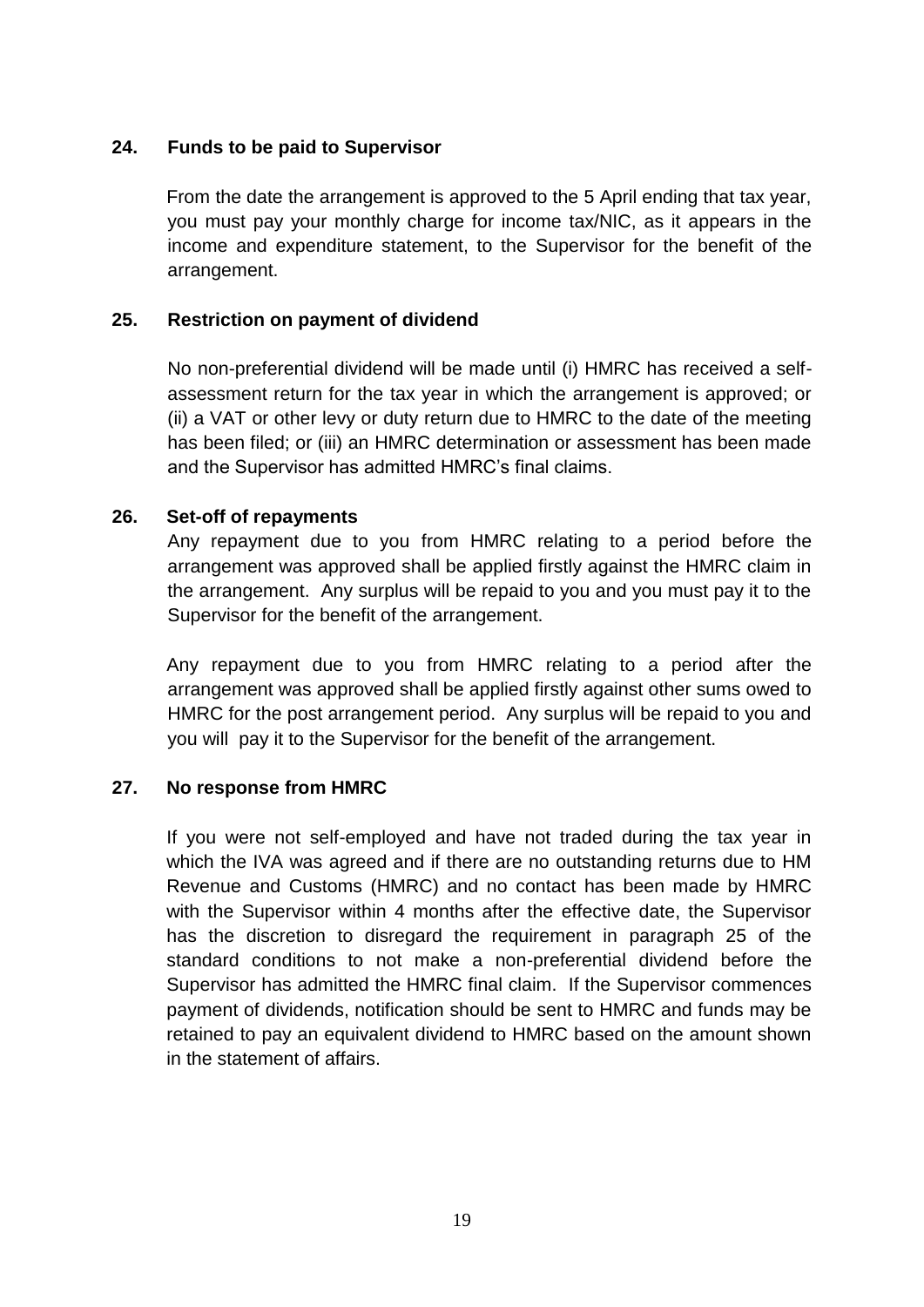# **PART XI**

# **MISCELLANEOUS PROVISIONS**

## **28. Tax liabilities arising on realisations**

If you have taxation liabilities arising on the sale or other realisation of any asset subject to the arrangement, you must meet them out of the proceeds of that sale, as far as those proceeds are sufficient.

## **29. Invalidity or illegality**

If any part of the arrangement is found to be contrary to the Act or Rules, illegal, invalid, or contrary to public policy, this will not affect the validity of the rest of the arrangement; and the part of the arrangement in question must be interpreted accordingly.

## **30**. **Joint liabilities**

The rights of any creditor who has a joint and individual claim against a third party will not be affected by this proposal.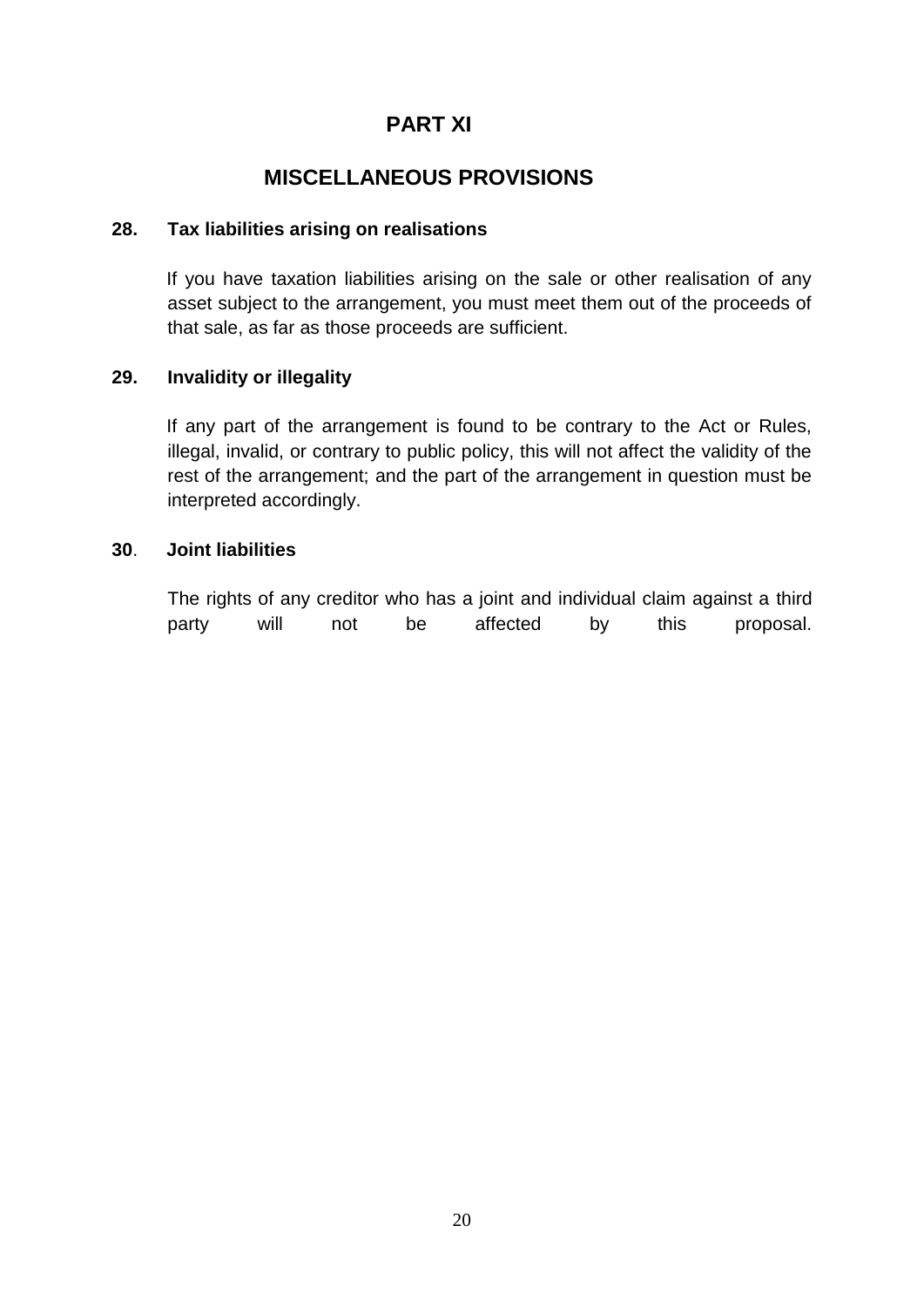# **ANNEX 5 – Standard Report Sheets**

**[https://www.gov.uk/government/uploads/system/uploads/attachment\\_data/file/5](https://www.gov.uk/government/uploads/system/uploads/attachment_data/file/530279/Annex_5_-_standard_report_sheets.xlsx) [30279/Annex\\_5\\_-\\_standard\\_report\\_sheets.xlsx](https://www.gov.uk/government/uploads/system/uploads/attachment_data/file/530279/Annex_5_-_standard_report_sheets.xlsx)**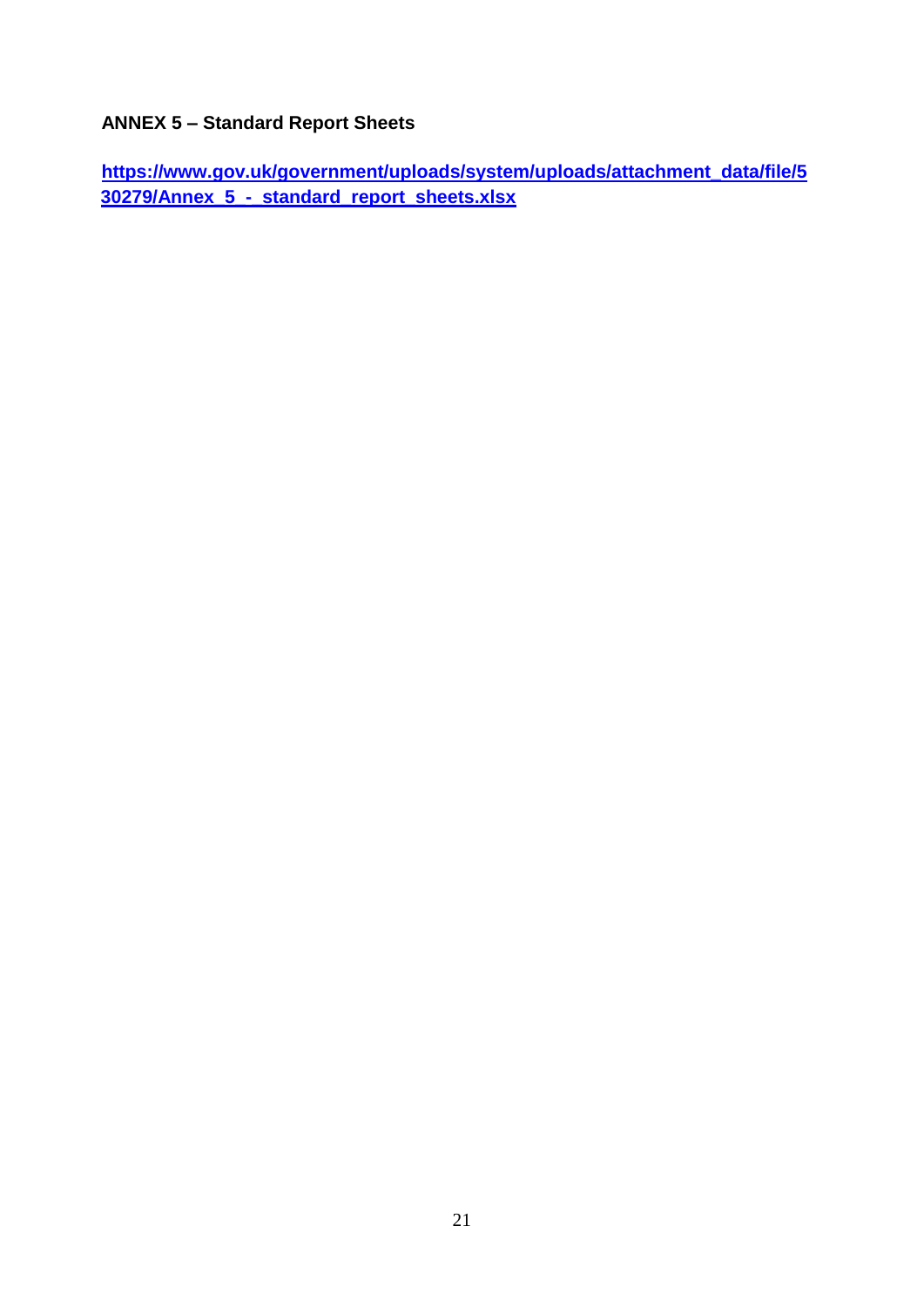#### **ANNEX 6**

### **CLAUSE DEALING WITH HOME EQUITY ( NET WORTH)**

#### *Items in yellow to amend for particular circumstances*

As can be seen in Appendix A the property at -  $\triangle$ ADDRESS is jointly owned with my husband/wife/partner/other individual[describe]. I estimate the current value of this property to be £xxxxxx which is based on a valuation indicated by a local estate agent/the asking price of similar properties for sale in the area. The mortgage is held by **xxxxxxx** in the sum of £xxxxx. There is a secured loan attached to the property with xxxxx for £xxxx.

For the purposes of my proposal, I have included an amount representing 85% of my current interest in the property.

In month  $\bar{X}$  of my arrangement, (normally 6 months from the end of the arrangement) an open market valuation will be carried out on the property by an independent professional valuer.

If that valuation shows that 85% of my interest in the property (after deducting my share of the mortgage and/or secured loans referred to above) is less than £5,000 (net of all costs to take out a new mortgage) then I need contribute no more to the arrangement in respect of the property.

If that valuation shows that 85% of my interest in the value of the property (after deducting my share of the mortgage and/or secured loans referred to above) is £5,000 or more (net of all costs to take out a new mortgage loan),

then I will seek to remortgage my interest in the property and introduce this money into the arrangement. Remortgage includes other secured lending such as a secured loan. However, the amount that I have to borrow and pay into the arrangement is subject to the following limits:

- The remortgage amount will be a maximum of 85% of my loan to value (LTV).
- The incremental cost of the remortgage, including cost of any new repayment vehicle, will not exceed 50% of the monthly contribution at the review date.
- The net worth released will not exceed 100p in the £ excluding statutory interest.
- The remortgage term does not extend beyond the later of my State retirement age or the existing mortgage term.
- The amount of the money introduced into the arrangement will be the mortgage proceeds less the costs of the remortgage, including any costs to redeem any existing mortgage and/or secured loan.
- The increased amount that I have to pay because of the remortgage will be deducted from the remaining monthly contributions in the arrangement.
- If the increased amount that I have to pay at any time following the remortgage means that the required contribution to the arrangement falls below £50 per month, monthly contributions are stopped, and the IVA is concluded.

I will provide a broker or prospective lender with my written consent authorising them to keep my Supervisor fully informed of progress throughout the re-mortgage process.